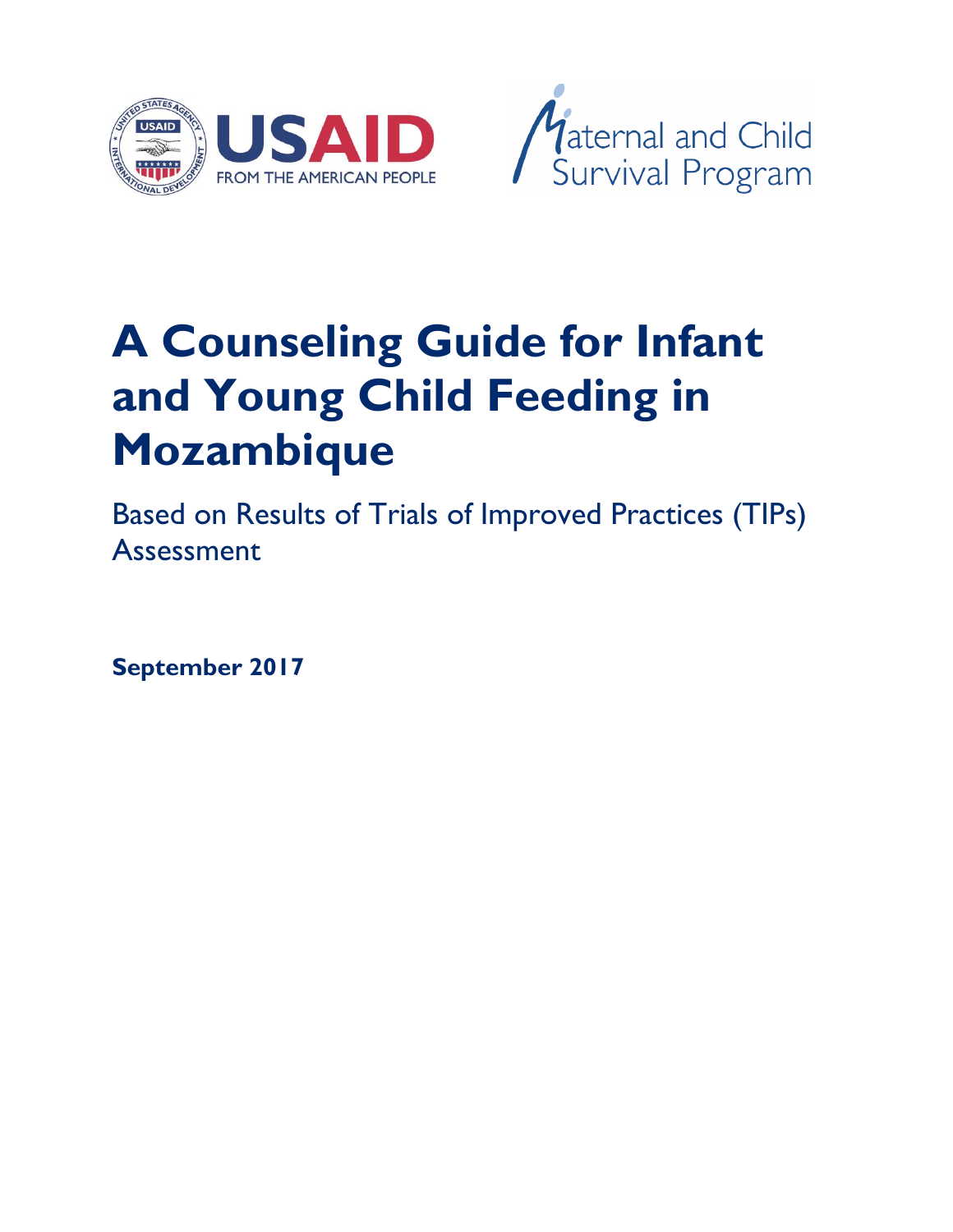## **Table of Contents**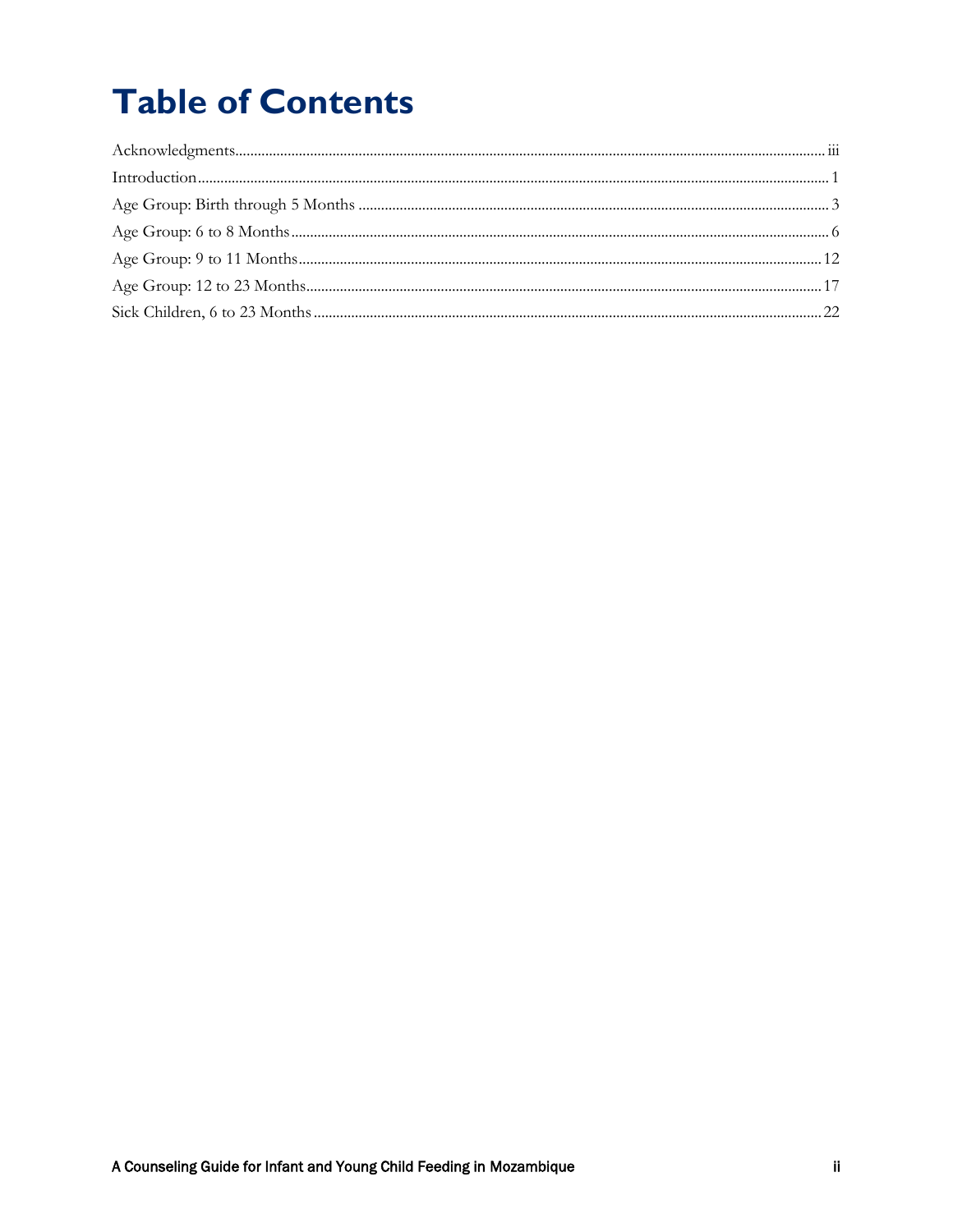### <span id="page-2-0"></span>**Acknowledgments**

The following individuals contributed to developing the TIPs counseling guide:

Justine Kavle, MCSP Senior Nutrition Advisor Saskia Rácz, MCSP Nutrition Consultant Melanie Picolo, MCSP Mozambique Senior Nutrition Advisor

Leonor Victor, MCSP Mozambique Nutrition Team Leader Ramalho Nacuali, MCSP Mozambique Nutrition Supervisor Leonel Sabonete, MCSP Mozambique Nutrition Supervisor Creitoni Germano Branco, MCSP Mozambique Nutrition Research Assistant Pedro Jose da Cruz, MCSP Mozambique Nutrition Research Assistant Nunes Atanasio, MCSP Mozambique Nutrition Research Assistant Rámula Issã, MCSP Mozambique Nutrition Research Assistant

Allison Gottwalt, MCSP Program Assistant

The Maternal and Child Survival Program (MCSP) is a global USAID cooperative agreement to introduce and support high-impact health interventions in 24 priority countries with the ultimate goal of ending preventable maternal and child deaths within a generation. In Mozambique, MCSP promotes a comprehensive, integrated package of sexual and reproductive, maternal, neonatal, and child health that includes nutrition, malaria, immunization, hygiene, water and sanitation, community health, and gender approaches.

This counseling guide is made possible by the generous support of the American people through the United States Agency for International Development (USAID), under the terms of the Cooperative Agreement AID-OAA-A-14-00028. The contents are the responsibility of the Maternal and Child Survival Program (MCSP) and do not necessarily reflect the views of USAID or the United States Government.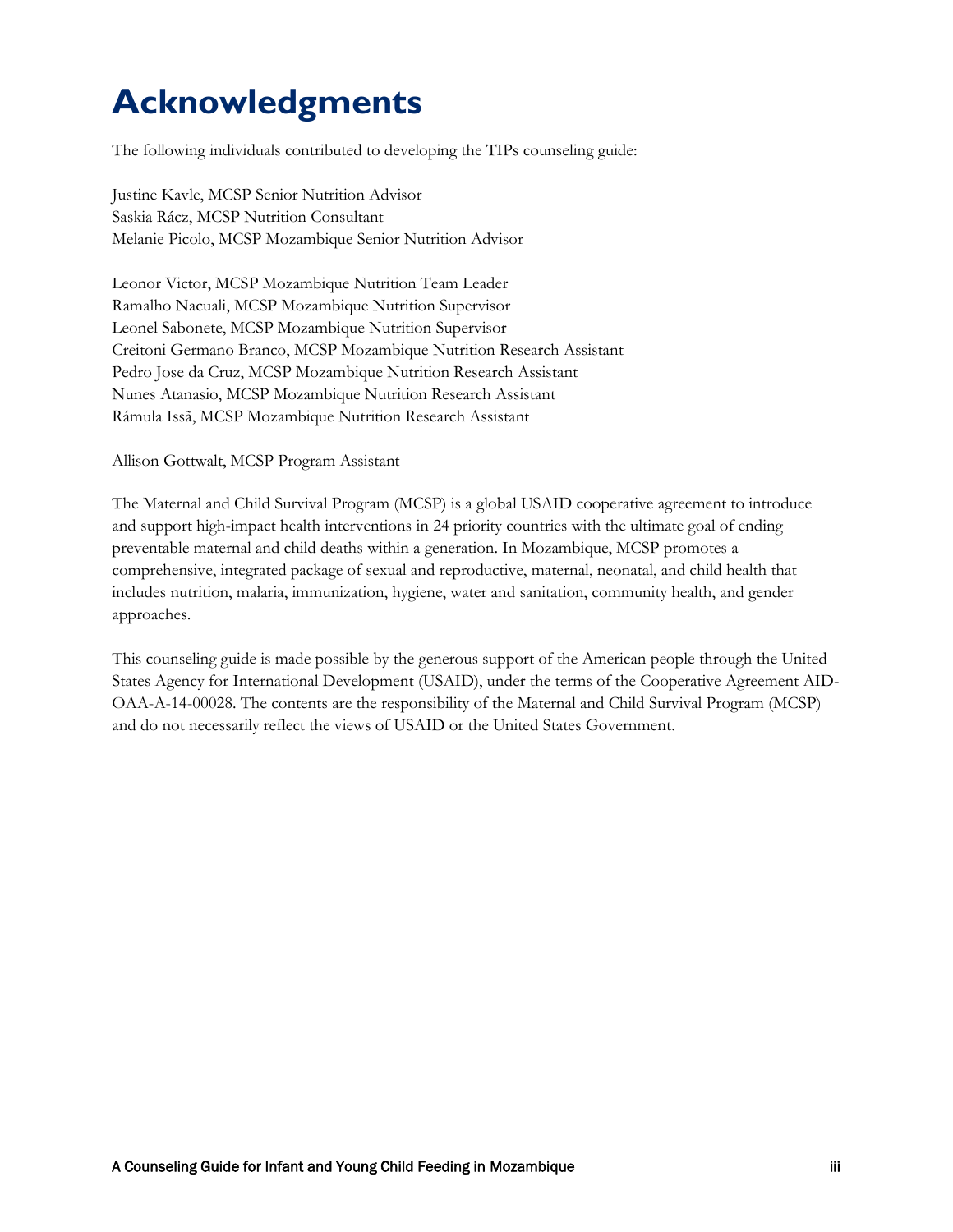### <span id="page-3-0"></span>**Introduction**

*The Counseling Guide for Infant and Young Child Feeding in Mozambique* was developed by the USAID Maternal and Child Survival Program (MCSP) based on the results of the infant and young child feeding (IYCF) practices assessment using Trials of Improved Practices (TIPs)<sup>1</sup> methodology, conducted in the districts of Angoche and Malema, in the province of Nampula, in Mozambique. <sup>2</sup> To understand barriers and facilitating factors to optimal IYCF, the assessment explored and identified current feeding practices, problems, and factors facilitating optimal practices based on interviews with mothers, along with feedback from mothers when they tried new IYCF practices. This information was used to develop the counseling guide, which is tailored to the cultural context of Nampula Province. <sup>3</sup> Further formative research is needed to contextualize counseling messages to other settings in Mozambique.

The guide is organized in the following sections:

- Age group: birth through 5 months
- Age group: 6 through 8 months
- Age group: 9 through 11 months
- Age group: 12 through 23 months
- Sick children, 6 through 23 months

This guide describes ideal practices for each age group, focused on identified feeding problems, and provides tailored recommendations for each problem as well as the identified motivations for practicing the recommendation. The ideal feeding practices and recommendations presented in this guide are based on the Social and Behavior Change Communication (SBCC) Strategy for the Prevention of Malnutrition in Mozambique, developed by the Ministry of Health in 2016, and are targeted at mothers. <sup>4</sup> Key influencers (including grandmothers, fathers, and health workers) also need to be targeted with communication messages to encourage and support mothers in practicing the recommendations.

#### **Counseling Tips for Health Care Providers and Community Health Workers**

- Ask mothers how they are feeding their children.
- Talk to mothers about optimal practices, based on the age of the child.

 $\overline{a}$ <sup>1</sup> TIPs identifies gaps in IYCF, motivations for feeding, and opportunities for improvement to determine whether mothers could make small, feasible changes in feeding their children. After working together with mothers to agree on alternative solution(s) to feeding problems identified in this study, mothers were able to carry out culturally tailored IYCF practices.

<sup>2</sup> Dicken, K, Griffiths M, Piwoz E. *Design by Dialogue: A Program Planner's Guide to Consultative Research for Improving Young Child Feeding.* Washington, DC: Manoff Group and Academy for Educational Development; 1997.

<sup>3</sup> This counseling guide was based, in part, on previous TIPs work: *Examining Factors Associated with Stunting in Lower Egypt in Comparison to Upper Egypt: Bridging the Gap Between Cultural Beliefs and Feasible Feeding Practices Through Trials for Improved Practices.* Washington, DC: USAID; 2014.

<sup>4</sup> Ministério da Saúde. *Estratégia de Comunicação para a Mudança Social e de Comportamento para a Prevenção da Desnutrição em Moçambique (2015– 2019).* Maputo, Mozambique; 2016.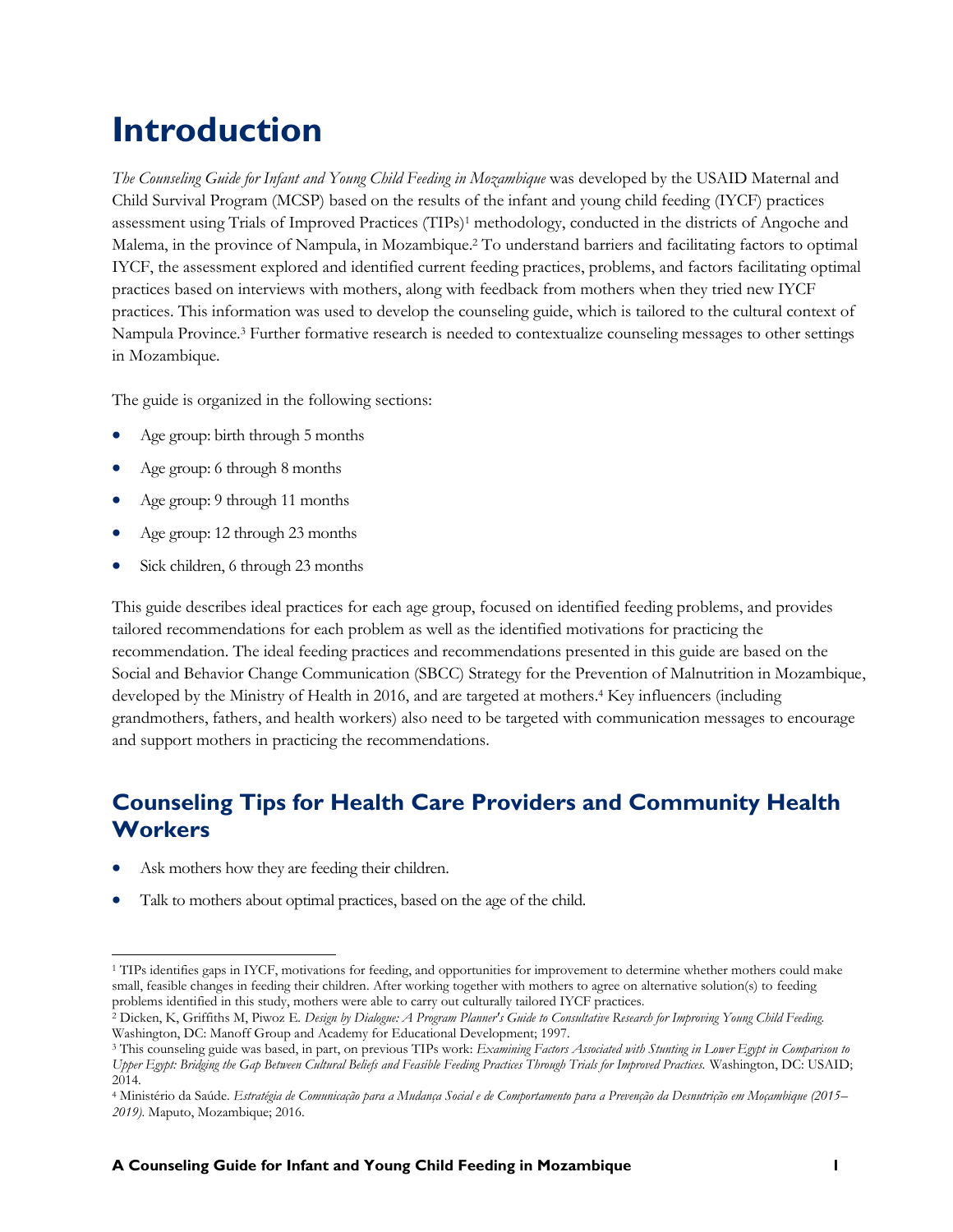- Use this counseling guide, which describes common problems women face in feeding their children according to the recommended practices. This guide can help in talking with mothers about how to address these problems, and why mothers would use the practice(s)—the motivations.
- Ask the mother if she can try one or two new infant and young child feeding practices.
- Follow up with mothers to see how they and their children are responding to the recommended practices (i.e., any challenges or questions). If possible, follow up with the mother in one to two weeks or as soon as you can. If one practice is not feasible for the mother, child, or family, consider recommending another practice. Once she masters the initial recommended practices, suggest another one or two to try, and continue this counseling process as the child grows.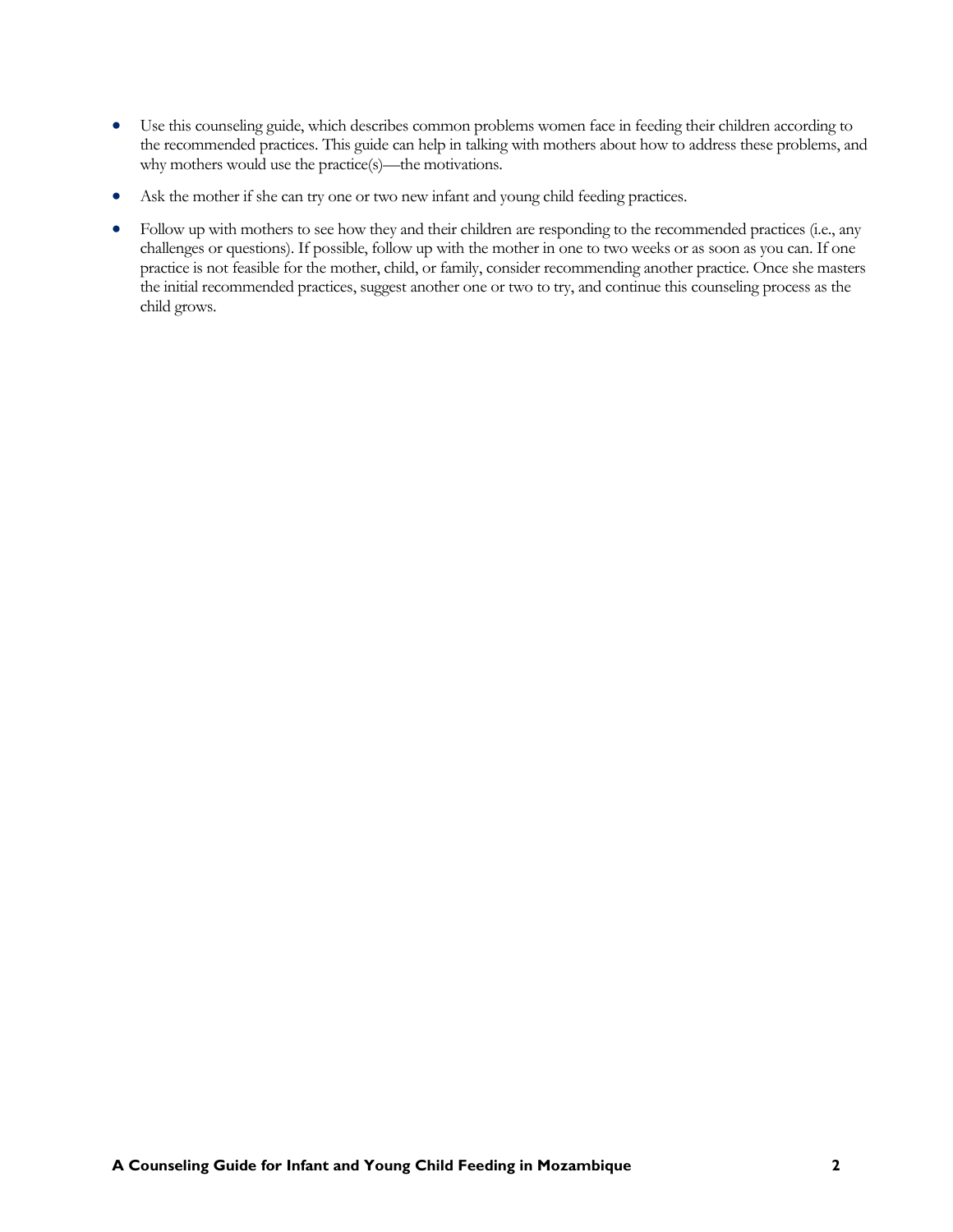### <span id="page-5-0"></span>**Age Group: Birth through 5 Months**

- Initiate breastfeeding within one hour after birth.
- Feed the baby the colostrum (mother's "first milk," which is yellow in color).
- Practice exclusive breastfeeding from birth to 6 months, giving only breast milk without any other liquids or foods.
- Breastfeed the baby on demand (whenever the child wants), day and night.
- Breastfeed from one breast until it has been emptied and becomes soft, and only then change to the other breast if the child still wants to feed. In the next breastfeeding session, start from the fuller breast, emptying that again before changing to the other breast.

| AGE GROUP: BIRTH THROUGH 5 MONTHS                                                                                                                                                                                                                                                                   |                                                                                                                                                                                                                                                                                                                                                                                                                                                                                                                                            |                                                                                                                                                                                                                                                                                                                                                                                                                                                                                                                                                                                                |
|-----------------------------------------------------------------------------------------------------------------------------------------------------------------------------------------------------------------------------------------------------------------------------------------------------|--------------------------------------------------------------------------------------------------------------------------------------------------------------------------------------------------------------------------------------------------------------------------------------------------------------------------------------------------------------------------------------------------------------------------------------------------------------------------------------------------------------------------------------------|------------------------------------------------------------------------------------------------------------------------------------------------------------------------------------------------------------------------------------------------------------------------------------------------------------------------------------------------------------------------------------------------------------------------------------------------------------------------------------------------------------------------------------------------------------------------------------------------|
| <b>Feeding Problem</b>                                                                                                                                                                                                                                                                              | <b>Recommendation</b>                                                                                                                                                                                                                                                                                                                                                                                                                                                                                                                      | <b>Motivation</b>                                                                                                                                                                                                                                                                                                                                                                                                                                                                                                                                                                              |
| The mother doesn't initiate<br>breastfeeding within an hour after<br>birth<br>(Because she is advised to rest, or<br>the baby rejects the breast, or the<br>milk doesn't come out)                                                                                                                  | Breastfeed your baby within an<br>$\bullet$<br>hour after s/he is born.<br>If your milk doesn't come out,<br>$\bullet$<br>lightly massage the breast and<br>squeeze the areola to release<br>some drops of milk. The baby<br>will sense the smell and will<br>start to suckle. Continue<br>offering the breast and let your<br>baby suck on it, until your milk<br>starts to flow.<br>Do not give any other liquids<br>$\bullet$<br>or foods to the baby before<br>offering breast milk, unless<br>prescribed by a health<br>professional. | Breastfeeding immediately<br>$\bullet$<br>after birth will help you<br>recover more rapidly from<br>giving birth.<br>Babies naturally recognize the<br>$\bullet$<br>smell of milk and shape of the<br>breast, and they are ready to<br>suckle soon after being born.<br>A mother's belly is the most<br>$\bullet$<br>comfortable place for babies<br>to be in. When they're born,<br>they need the comfort of the<br>mother's breast to adapt to<br>their new environment.<br>regulate their temperature,<br>and bond with the most<br>important person in the world<br>for them-their mother. |
| The mother doesn't feed the<br>colostrum to her baby, or only<br>feeds it because she has no<br>alternative<br>(Because the mother thinks the<br>first milk is "dirty milk," or the<br>mother doesn't have information<br>on the benefits of this milk and is<br>unsure if the milk is good or bad) | Feed your baby the "first<br>$\bullet$<br>milk," which is yellow and<br>thick.<br>Do not throw away this milk<br>$\bullet$<br>or substitute it with formula<br>milk or other liquids.                                                                                                                                                                                                                                                                                                                                                      | This milk is very healthy and<br>$\bullet$<br>has lots of vitamins and energy<br>for your baby to grow strong.<br>This milk is the first "vaccine"<br>$\bullet$<br>your baby receives; it will help<br>the baby build defenses against<br>illnesses.<br>Colostrum doesn't cost you<br>$\bullet$<br>any money and is much better<br>than formula milk or any other<br>liquids you could give to your<br>baby.                                                                                                                                                                                   |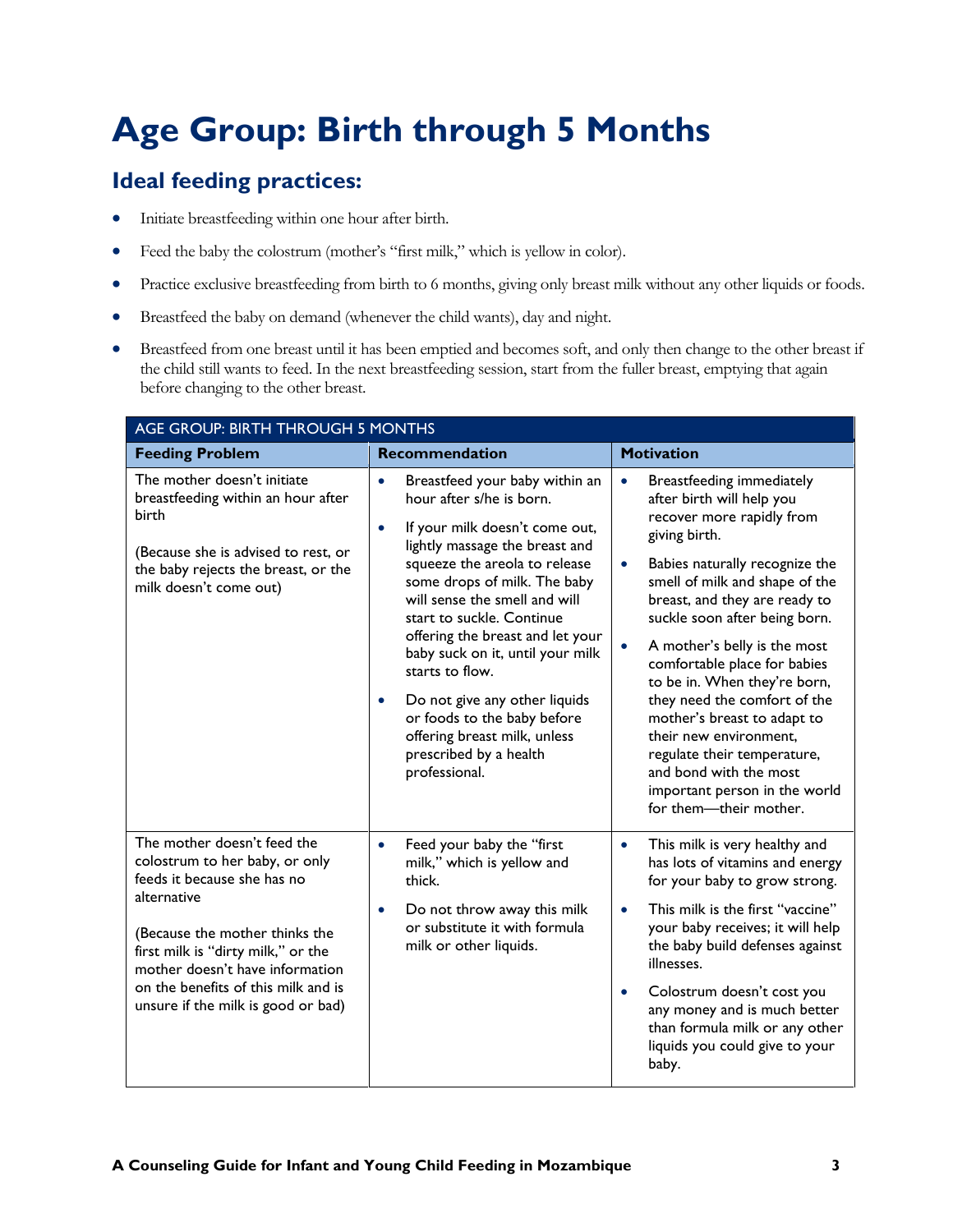| AGE GROUP: BIRTH THROUGH 5 MONTHS                                                                                                                                                                                                                                                                                                                                                                                                   |                                                                                                                                                                                                                                                                                                                                                                                                                                                                                           |                                                                                                                                                                                                                                                                                                                                                                                                                                                                                                         |  |
|-------------------------------------------------------------------------------------------------------------------------------------------------------------------------------------------------------------------------------------------------------------------------------------------------------------------------------------------------------------------------------------------------------------------------------------|-------------------------------------------------------------------------------------------------------------------------------------------------------------------------------------------------------------------------------------------------------------------------------------------------------------------------------------------------------------------------------------------------------------------------------------------------------------------------------------------|---------------------------------------------------------------------------------------------------------------------------------------------------------------------------------------------------------------------------------------------------------------------------------------------------------------------------------------------------------------------------------------------------------------------------------------------------------------------------------------------------------|--|
| <b>Feeding Problem</b>                                                                                                                                                                                                                                                                                                                                                                                                              | <b>Recommendation</b>                                                                                                                                                                                                                                                                                                                                                                                                                                                                     | <b>Motivation</b>                                                                                                                                                                                                                                                                                                                                                                                                                                                                                       |  |
|                                                                                                                                                                                                                                                                                                                                                                                                                                     |                                                                                                                                                                                                                                                                                                                                                                                                                                                                                           | Colostrum helps your baby<br>$\bullet$<br>pass a first, dark stool and<br>keeps his/her intestines<br>functioning well.                                                                                                                                                                                                                                                                                                                                                                                 |  |
| The mother breastfeeds for a short<br>time only (1 to 5 minutes) and<br>does not empty the breasts at each<br>feed<br>(Because of a lack of knowledge of<br>the benefits of prolonged<br>breastfeeding and the need to tend<br>to other daily tasks)                                                                                                                                                                                | $\bullet$<br>Always start each<br>breastfeeding session with the<br>fuller breast.<br>Completely empty one breast<br>$\bullet$<br>until it is soft and only then<br>offer the other breast.<br>Let the baby let go of the<br>$\bullet$<br>breast; never take the breast<br>away from the baby.                                                                                                                                                                                            | Your baby will get all the<br>$\bullet$<br>water and food your breast<br>milk has to offer, will be<br>satisfied for longer, and will<br>not cry as often. This means<br>you will have more time to<br>tend to your other tasks.<br>Your baby will grow better<br>and be healthier.<br>When you empty your breast<br>$\bullet$<br>completely, problems such as<br>engorgement or mastitis can<br>be prevented, and you<br>continue to produce enough<br>breast milk for your baby from<br>both breasts. |  |
| Breastfeeding is not exclusive; the<br>mother introduces liquids or foods<br>such as water, artificial juice,<br>formula, porridge, instant porridge,<br>or cookies crushed in hot water<br>(Because the mother believes she<br>has insufficient milk as her baby<br>cries after breastfeeding, or she<br>just believes it is time for the baby<br>to drink water or other liquids or<br>eat foods based on cues the baby<br>gives) | $\bullet$<br>Stop giving your baby other<br>liquids, formula, or foods<br>(name the particular foods or<br>liquids the mother is giving her<br>baby).<br>Breastfeed more times during<br>$\bullet$<br>the day and for longer periods<br>from each breast to increase<br>your breast milk production.<br>The more the baby suckles,<br>the more breast milk you<br>produce.<br>Drink more fluids, such as<br>water and milk, to increase<br>your milk production.<br>Breastfeeding is very | Breast milk has enough water<br>$\bullet$<br>and food for a baby until they<br>turn 6 months of age; until<br>then, they don't need any<br>other liquids or foods.<br>All mothers are able to<br>$\bullet$<br>produce enough milk for their<br>babies; allow yourself and the<br>baby enough time for<br>breastfeeding.<br>Giving other foods and liquids<br>before 6 months is introducing<br>a way for bacteria to get into<br>your baby's body, making the<br>baby sick.<br>Breast milk is the most  |  |
|                                                                                                                                                                                                                                                                                                                                                                                                                                     | demanding of your body-eat<br>three meals a day and include<br>one or two snacks if possible<br>to keep your milk production<br>up and your body healthy.<br>Eat a variety of nutritious<br>$\bullet$<br>foods during the time you're<br>breastfeeding (e.g., fruits,<br>vegetables, meat, fish, legumes,<br>nuts, etc.), as all this goodness                                                                                                                                            | convenient food to give your<br>baby: it is free, clean, and<br>always at the right<br>temperature.<br>Babies who have only breast<br>$\bullet$<br>milk in the first 6 months grow<br>much better physically and<br>mentally and get sick less often<br>than babies who don't.                                                                                                                                                                                                                          |  |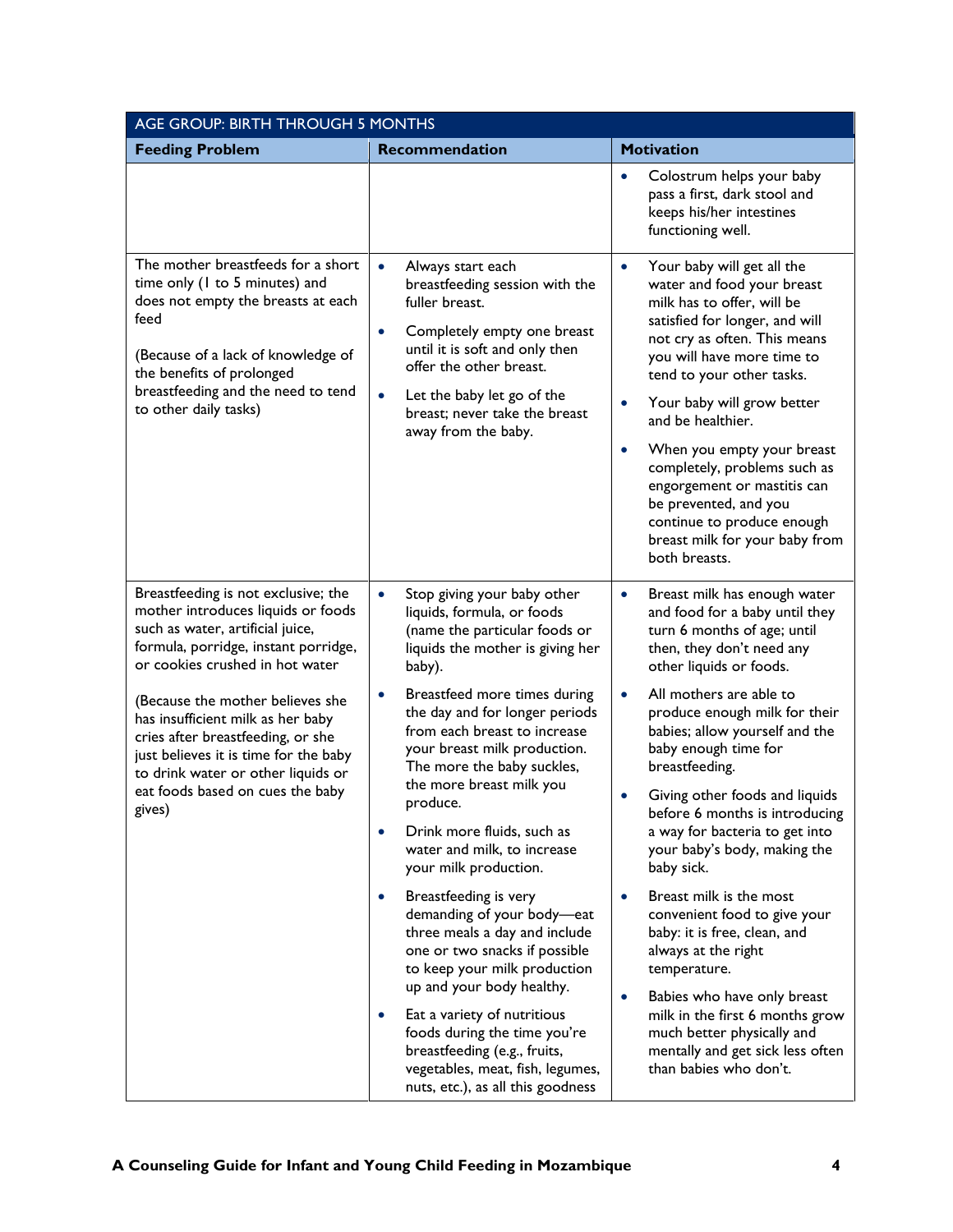| AGE GROUP: BIRTH THROUGH 5 MONTHS |                                                                                                                                                                                                                                                 |                   |
|-----------------------------------|-------------------------------------------------------------------------------------------------------------------------------------------------------------------------------------------------------------------------------------------------|-------------------|
| <b>Feeding Problem</b>            | <b>Recommendation</b>                                                                                                                                                                                                                           | <b>Motivation</b> |
|                                   | will go to your baby through<br>breast milk.<br>If you're feeling stressed, your<br>$\bullet$<br>breast milk production may<br>suffer. Seek support from<br>family, friends, and health<br>providers to keep your breast<br>milk production up. |                   |
|                                   |                                                                                                                                                                                                                                                 |                   |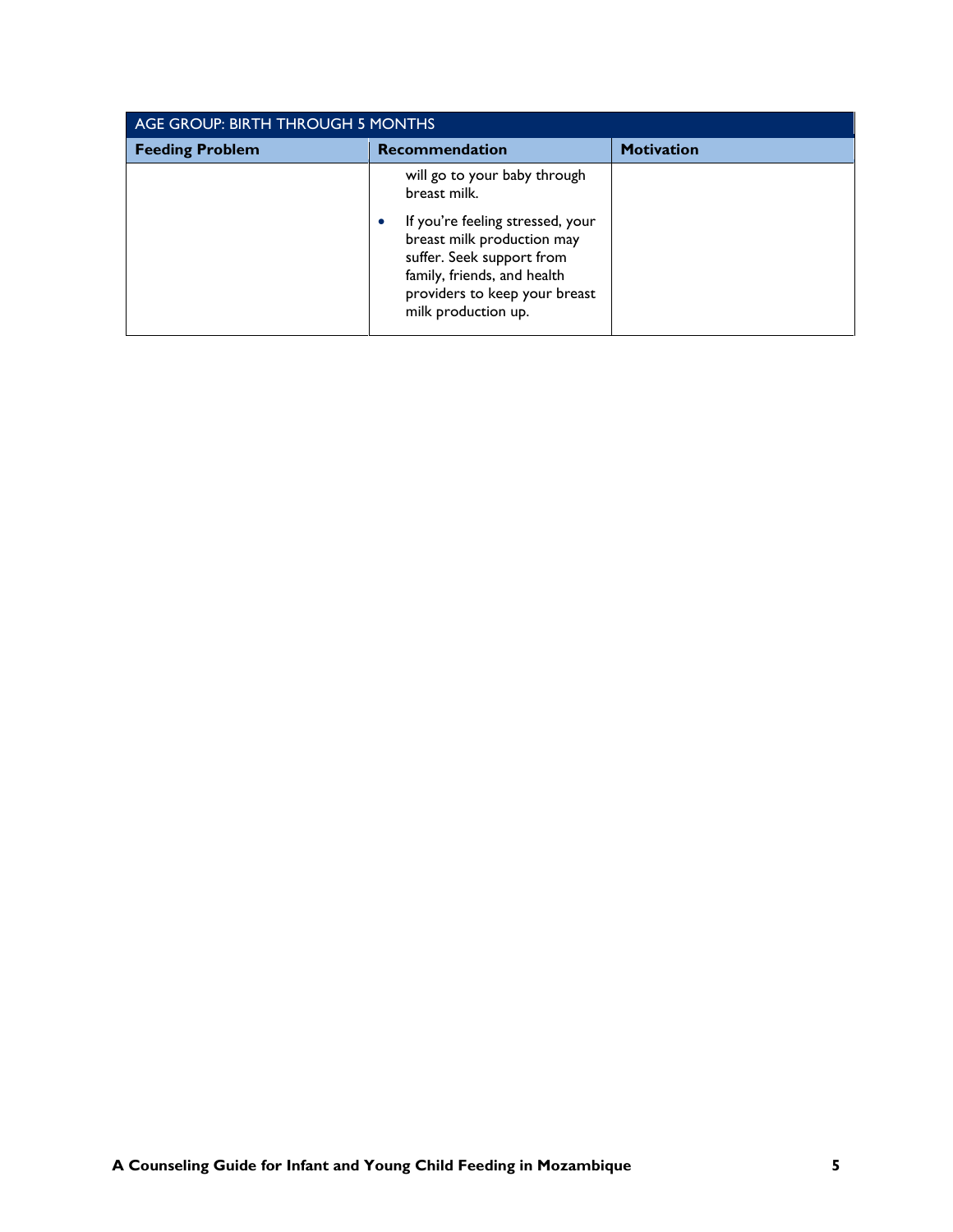### <span id="page-8-0"></span>**Age Group: 6 to 8 Months**

- Continue breastfeeding on demand, day and night.
- Introduce nutritious mashed and semi-solid complementary food at 6 months, and as the child adapts, gradually make the foods coarser in texture for them to start chewing (even if they still don't have teeth).
- Start with two tablespoons of food at each meal at 6 months, and gradually increase this amount from three tablespoons to half a cup.
- Frequency of meals per day: feed at least two meals per day for a child who is breastfed; if a child is not breastfeeding, feed the child three to four meals plus one to two cups of milk per day.
- Offer the baby a variety of foods every day from the following four food groups, <sup>5</sup> according to Mozambique guidance, including cereals and tubers for energy, but also seasonal fruits and vegetables that are rich in vitamins and minerals and protect your baby from illness; legumes such as peas, beans, and lentils that help build their bodies strong; animal-source foods such as meat, fish, poultry, liver/organ meats, and eggs to also build their bodies and brains strong; and foods prepared with healthy fats, such as vegetable oils, coconut, and ground peanuts or cashews, for them to grow well.
- Offer the baby well cooked and shredded/mashed meat, poultry, fish, eggs, beans, peas, or lentils daily.
- Feed the baby soft, seasonal fruit every day. Serve the fruit by itself (mashed) or mixed with porridge on the baby's plate.
- Avoid feeding the child with shop-bought or street foods and drinks. These are generally full of sugar or salt and may be prepared in nonhygienic conditions, which can make your child sick. Use your money wisely on healthier, more nutritious options, such as fruits and meat, fish, or eggs, and prepare foods and drinks from these at home.
- Make meal time enjoyable time in each other's company, with songs and play to stimulate the child. Learn your baby's cues of hunger. Feed the baby patiently, from their own plate, and encourage them to eat.
- Provide the baby with clean, treated water to drink after meals. Store drinking water in a clean container with a lid and a tap, or ensure the water dispenser does not come in direct contact with hands or floor.
- Wash your hands with clean water and soap or ash before preparing food or feeding food to the baby, and ensure the baby's hands are clean at all times, especially meal time.

| AGE GROUP: 6 TO 8 MONTHS                                                                                                                              |                                                                                                                                        |                                                                                                                                                                  |
|-------------------------------------------------------------------------------------------------------------------------------------------------------|----------------------------------------------------------------------------------------------------------------------------------------|------------------------------------------------------------------------------------------------------------------------------------------------------------------|
| <b>Feeding Problem</b>                                                                                                                                | Recommendation                                                                                                                         | <b>Motivation</b>                                                                                                                                                |
| The mother breastfeeds for a<br>short time only (1 to 5 minutes)<br>and does not empty the breasts<br>at each feed<br>(Because of a lack of knowledge | Always start each<br>breastfeeding session with the<br>fuller breast.<br>Completely empty one breast<br>until it is soft and only then | Breast milk continues to be the<br>major source of food and water<br>for your baby at this age; allow<br>yourself and the baby enough time<br>for breastfeeding. |
| of the benefits of prolonged                                                                                                                          | offer the other breast.                                                                                                                | Your baby will get all the water<br>and food your breast milk has to                                                                                             |

 $\overline{\phantom{a}}$ <sup>5</sup> Mozambique uses four food groups: energy-source foods including cereals and tubers; protecting foods, including vegetables and fruits; "body-building" foods, including both animal- and vegetable-source proteins; and energy-dense foods such as oils, sugars, and nuts, rather than the eight food groups used by the World Health Organization.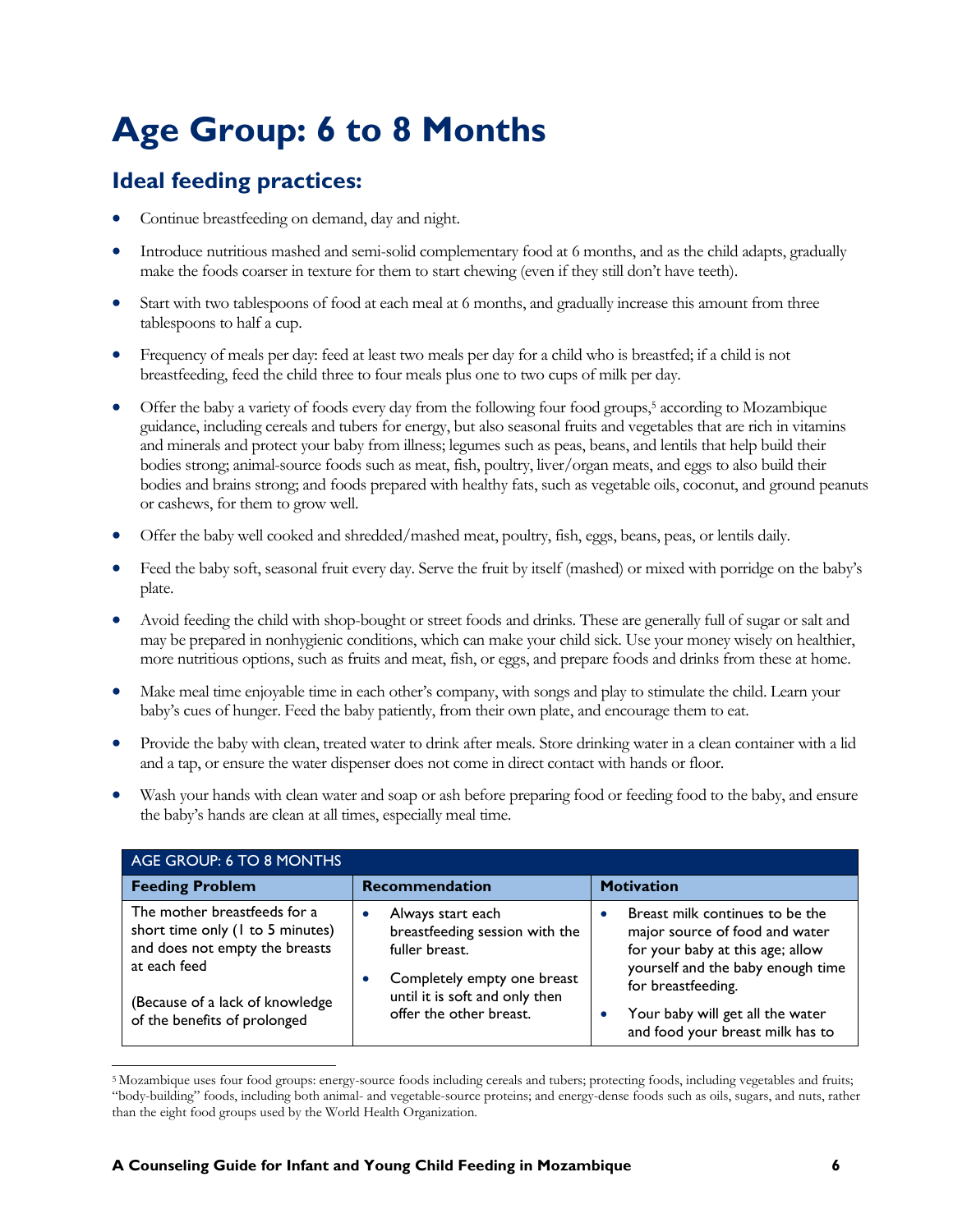| AGE GROUP: 6 TO 8 MONTHS                                                                                                                |                                                                                                                                                                                                                                                                                                                                                                                                                                                                                                                             |                                                                                                                                                                                                               |
|-----------------------------------------------------------------------------------------------------------------------------------------|-----------------------------------------------------------------------------------------------------------------------------------------------------------------------------------------------------------------------------------------------------------------------------------------------------------------------------------------------------------------------------------------------------------------------------------------------------------------------------------------------------------------------------|---------------------------------------------------------------------------------------------------------------------------------------------------------------------------------------------------------------|
| <b>Feeding Problem</b>                                                                                                                  | Recommendation                                                                                                                                                                                                                                                                                                                                                                                                                                                                                                              | <b>Motivation</b>                                                                                                                                                                                             |
| breastfeeding and need to tend<br>to other daily tasks)                                                                                 | Let the baby let go of the<br>$\bullet$<br>breast; never take the breast<br>away from the baby.                                                                                                                                                                                                                                                                                                                                                                                                                             | offer, will be satisfied for longer,<br>and will not cry as often. This<br>means you will have more time to<br>tend to your other tasks.                                                                      |
|                                                                                                                                         |                                                                                                                                                                                                                                                                                                                                                                                                                                                                                                                             | Your baby will grow better and be<br>$\bullet$<br>healthier.                                                                                                                                                  |
|                                                                                                                                         |                                                                                                                                                                                                                                                                                                                                                                                                                                                                                                                             | When you empty your breast<br>$\bullet$<br>completely, problems such as<br>engorgement or mastitis can be<br>prevented, and you continue to<br>produce enough breast milk for<br>your baby from both breasts. |
| Baby is still not fed (semi-solid)<br>foods and depends only on<br>breastfeeding                                                        | Continue to breastfeed every<br>$\bullet$<br>time the child wants, during<br>the day and night.                                                                                                                                                                                                                                                                                                                                                                                                                             | By 6 months, breast milk is still an<br>$\bullet$<br>important part of the baby's diet<br>but is no longer enough on its                                                                                      |
| (Because of a lack of information<br>on the appropriate time to<br>introduce foods, or because the<br>mother thinks the baby is not yet | Add food to "complement"<br>$\bullet$<br>the nutrients in breast milk. If<br>your baby is interested in<br>eating other foods, you can                                                                                                                                                                                                                                                                                                                                                                                      | own for his/her development;<br>your baby needs more food to<br>grow well physically and mentally.<br>By 6 months, your baby is hungry<br>$\bullet$<br>for food.                                              |
| ready to start to eat foods, or<br>because she doesn't have<br>anything besides breast milk to<br>give to the child)                    | breastfeed before a meal; if<br>your baby is not interested in<br>eating other foods, breastfeed<br>after or between meals.                                                                                                                                                                                                                                                                                                                                                                                                 | The baby can swallow well by now<br>if foods are soft and mashed or<br>cut into very small pieces.                                                                                                            |
|                                                                                                                                         | Start feeding baby two<br>$\bullet$<br>tablespoons of soft, mashed<br>foods two times per day.<br>Increase the amount and<br>frequency as the baby adapts<br>to the new diet.                                                                                                                                                                                                                                                                                                                                               | Feeding your baby nutritious foods<br>$\bullet$<br>protect your baby from<br>malnutrition and infection.                                                                                                      |
|                                                                                                                                         | Food should be thick, not<br>$\bullet$<br>watery, meaning they should<br>not fall off a spoon easily. For<br>example, mashed tubers<br>(sweet potato, potato,<br>cassava); vegetables (pumpkin,<br>carrot, spinach, okra); fruits<br>(banana, papaya, guava,<br>mango, wild fruits, orange,<br>pineapple); legumes (beans);<br>or thick porridge made from<br>flour and water, enriched with<br>peanuts, coconut, oil, egg,<br>fruits, legumes, leafy greens,<br>fish, meat, or poultry (i.e.,<br>foods available at home). |                                                                                                                                                                                                               |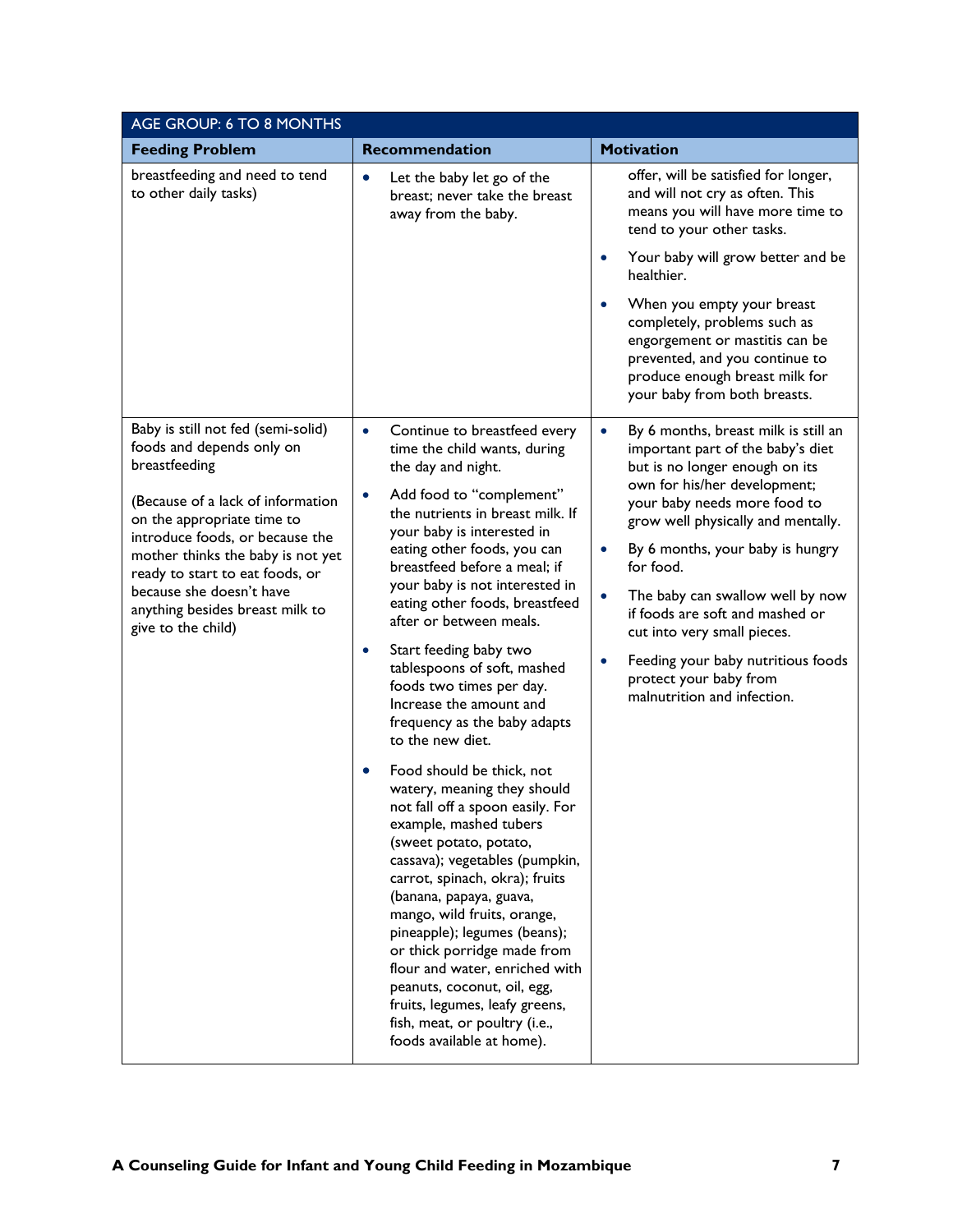| AGE GROUP: 6 TO 8 MONTHS                                                                                                                                                                                                                                                                                                                                                                                                                                                                                                                                                                                                                                             |                                                                                                                                                                                                                                                                                                                                                                                                                                                                                                                                                                                                                                                                                                                                                                                                                                                                     |                                                                                                                                                                                                                                                                                                                                                                                                                                                                                                                                                                                                                                                                                                                                                                                                                                                                                                                           |
|----------------------------------------------------------------------------------------------------------------------------------------------------------------------------------------------------------------------------------------------------------------------------------------------------------------------------------------------------------------------------------------------------------------------------------------------------------------------------------------------------------------------------------------------------------------------------------------------------------------------------------------------------------------------|---------------------------------------------------------------------------------------------------------------------------------------------------------------------------------------------------------------------------------------------------------------------------------------------------------------------------------------------------------------------------------------------------------------------------------------------------------------------------------------------------------------------------------------------------------------------------------------------------------------------------------------------------------------------------------------------------------------------------------------------------------------------------------------------------------------------------------------------------------------------|---------------------------------------------------------------------------------------------------------------------------------------------------------------------------------------------------------------------------------------------------------------------------------------------------------------------------------------------------------------------------------------------------------------------------------------------------------------------------------------------------------------------------------------------------------------------------------------------------------------------------------------------------------------------------------------------------------------------------------------------------------------------------------------------------------------------------------------------------------------------------------------------------------------------------|
| <b>Feeding Problem</b>                                                                                                                                                                                                                                                                                                                                                                                                                                                                                                                                                                                                                                               | Recommendation                                                                                                                                                                                                                                                                                                                                                                                                                                                                                                                                                                                                                                                                                                                                                                                                                                                      | <b>Motivation</b>                                                                                                                                                                                                                                                                                                                                                                                                                                                                                                                                                                                                                                                                                                                                                                                                                                                                                                         |
| Child is fed foods with<br>inappropriate consistency for<br>their age (watery instead of thick<br>foods, or foods too hard to<br>swallow, like dry cassava or<br>xima)<br>(Because of a lack of information<br>on the appropriate consistency of<br>foods according to age or<br>acceptance)                                                                                                                                                                                                                                                                                                                                                                         | At 6 months, feed your child<br>$\bullet$<br>soft foods (e.g., porridges or<br>mashed foods). As they adapt<br>to a semi-solid diet, you can<br>start leaving a few pieces of<br>soft, solid foods in their<br>mashed foods or giving them<br>small pieces of soft foods to<br>chew on.<br>Mashed foods or porridges<br>$\bullet$<br>should be thick, not watery<br>(i.e., should not fall off a<br>spoon easily).<br>Delay the introduction of<br>$\bullet$<br>hard foods such as solid xima<br>or dry cassava until the child<br>has adapted to a more solid<br>diet.                                                                                                                                                                                                                                                                                             | It is okay to give thick foods now;<br>$\bullet$<br>they will not cause stomach aches<br>in your child.<br>Your child is able to chew on soft<br>pieces of food with their gums,<br>even if they don't have teeth.<br>Hard and solid foods are difficult<br>$\bullet$<br>for your child to chew on and<br>swallow and could cause them to<br>choke.<br>Thick foods are richer in energy<br>$\bullet$<br>and vitamins and will nourish your<br>child better than watery foods.<br>Your baby will be happier with<br>$\bullet$<br>thick foods and will sleep well and<br>cry less, and you can take care of<br>other tasks with less interruption.                                                                                                                                                                                                                                                                          |
| The baby's diet is monotonous;<br>the baby eats the same foods<br>every day<br>The baby does not receive foods<br>from four different food groups<br>on a daily basis<br>The porridges are made from the<br>same flour (cassava) every day<br>The porridges the baby receives<br>are only enriched with salt or<br>sugar<br>The baby is not fed legumes,<br>vegetables, fruits, chicken, meat,<br>fish, eggs or a source of fat on a<br>daily basis<br>(Because of the seasonal<br>character of fruits and vegetables;<br>lack of financial means to provide<br>a diverse diet; and lack of<br>information on the benefits of<br>diversifying the diet of the child) | Diversify your child's diet;<br>$\bullet$<br>prepare something different<br>at each meal (e.g., enriched<br>porridge for one meal, and<br>mashed papaya for another<br>meal).<br>Use different types of flour<br>$\bullet$<br>(cassava, corn, sorghum,<br>millet, rice flour) or tubers<br>(cooked sweet potato,<br>potato, cassava) for the<br>porridge.<br>Enrich the porridge with what<br>$\bullet$<br>you have available at the<br>moment: use different types<br>of leaves (e.g., pumpkin, sweet<br>potato, spinach, cassava, or<br>moringa leaves), ground<br>peanuts, a tablespoon of<br>vegetable oil (like corn or<br>sunflower seed oil), or a<br>whole egg for savory<br>porridges.<br>To sweeten porridges, use<br>$\bullet$<br>fruits (banana, papaya, guava,<br>mango, wild fruits) rather<br>than sugar.<br>Offer the child fermented<br>porridges. | To grow and develop well, your<br>$\bullet$<br>child needs a diverse diet, eating<br>foods from all four food groups<br>daily.<br>No single food can give your child<br>$\bullet$<br>all they need to grow and develop<br>well.<br>If you vary the food you give to<br>$\bullet$<br>the child, the child will get to<br>know different tastes and will like<br>and eat more things.<br>Vegetables and fruits contain<br>vitamins and minerals important to<br>your baby, and will help to prevent<br>and protect the baby from<br>illnesses, diseases, vitamin<br>deficiencies, and anemia.<br>Fruits have a much higher<br>nutritious value than sugar. Your<br>baby will like the sweetness of the<br>fruit.<br>Legumes should be part of your<br>child's daily diet and can be good<br>substitutes for meat, fish, or<br>poultry.<br>Moringa is a regarded as a<br>super-food, is rich in<br>nutrients, and is readily |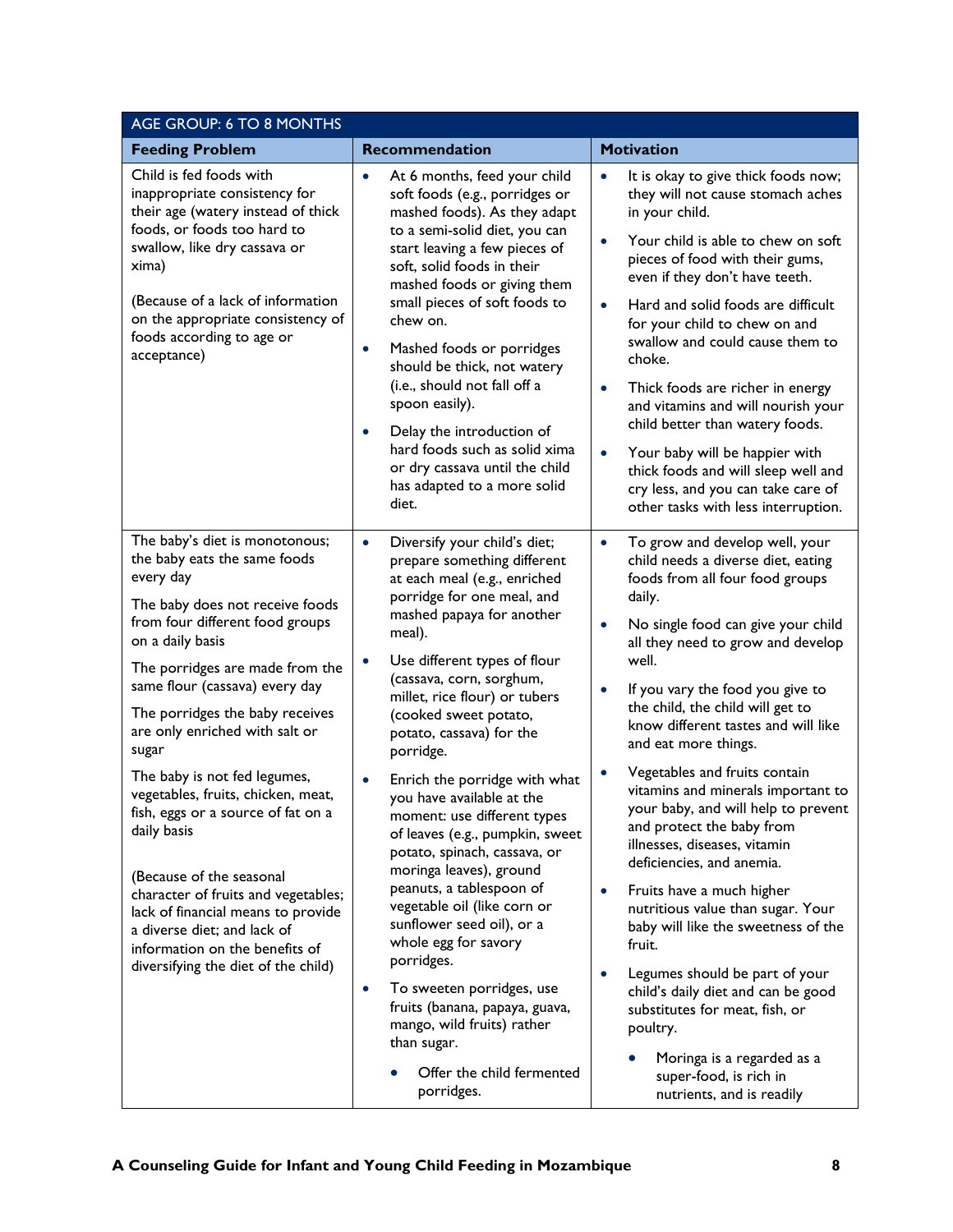| AGE GROUP: 6 TO 8 MONTHS                                                                                                                                                                                                              |                                                                                                                                                                                                                                                                                                                                                                                                                                                                                                                                                                                                                                                                                                                                                                                                                                                                                                                                                                                                                                                                               |                                                                                                                                                                                                                                                                                                                                                                                                                                                                                                                                                                                                                                                                                                                                                                                                                                                                                  |
|---------------------------------------------------------------------------------------------------------------------------------------------------------------------------------------------------------------------------------------|-------------------------------------------------------------------------------------------------------------------------------------------------------------------------------------------------------------------------------------------------------------------------------------------------------------------------------------------------------------------------------------------------------------------------------------------------------------------------------------------------------------------------------------------------------------------------------------------------------------------------------------------------------------------------------------------------------------------------------------------------------------------------------------------------------------------------------------------------------------------------------------------------------------------------------------------------------------------------------------------------------------------------------------------------------------------------------|----------------------------------------------------------------------------------------------------------------------------------------------------------------------------------------------------------------------------------------------------------------------------------------------------------------------------------------------------------------------------------------------------------------------------------------------------------------------------------------------------------------------------------------------------------------------------------------------------------------------------------------------------------------------------------------------------------------------------------------------------------------------------------------------------------------------------------------------------------------------------------|
| <b>Feeding Problem</b>                                                                                                                                                                                                                | <b>Recommendation</b>                                                                                                                                                                                                                                                                                                                                                                                                                                                                                                                                                                                                                                                                                                                                                                                                                                                                                                                                                                                                                                                         | <b>Motivation</b>                                                                                                                                                                                                                                                                                                                                                                                                                                                                                                                                                                                                                                                                                                                                                                                                                                                                |
|                                                                                                                                                                                                                                       | Give mashed vegetables<br>$\bullet$<br>(pumpkin, zucchini,<br>carrot, tomato, spinach,<br>okra) and fruits (banana,<br>papaya, guava, mango,<br>wild fruits, orange,<br>pineapple) as a snack to<br>your child, at least once<br>per day.<br>Vary the colors of the<br>mashed vegetables you<br>give; make sure your<br>baby is getting green,<br>yellow, or orange<br>vegetables daily.<br>Feed your baby different<br>$\bullet$<br>types of mashed legumes<br>(beans or peas).<br>Give your baby a portion<br>of chicken, meat, or fish<br>once per day (at least<br>two heaped tablespoons).<br>Do not give just the<br>broth that the chicken,<br>meat, or fish was cooked<br>in, but also the flesh. Cut,<br>pound, or shred it into<br>very small pieces and<br>cook it well so that your<br>child can swallow it,<br>removing any bones from<br>fish. Mix it with mashed<br>vegetables to be suitable<br>for your baby.<br>If you do not have a<br>source of chicken, meat,<br>or fish daily, be sure to<br>give the child mashed<br>beans, peas, or lentils<br>daily. | available. Use it abundantly in<br>your child's diet.<br>Eggs are good for your child<br>to grow well.<br>Fermented porridges have a<br>higher energy value than<br>simple porridge. Fermented<br>food helps the development<br>of the intestinal flora of your<br>baby and prevents diarrhea.<br>You can store fermented<br>porridge longer than plain<br>porridge.<br>Eating foods containing fat<br>(such as vegetable oils) will<br>improve your child's physical<br>and mental growth. Your baby<br>will feel full and happy.<br>Your baby needs fish and<br>meat to build a healthy body,<br>protect from anemia or<br>malnutrition, improve<br>immunity, and protect from<br>diseases. Broth is not<br>enough-it does not help<br>your baby grow and will not<br>fill the baby up. Giving flesh<br>foods will make your child<br>healthier, happier, and more<br>playful. |
| Baby is fed non-nutritive liquids<br>or foods (artificial juices in<br>powder form diluted in water,<br>soft drinks, sugary cakes, cookies,<br>and biscuits)<br>(Because of a lack of information<br>on the adverse health effects of | Do not offer artificial drinks<br>and sugary cakes, cookies, and<br>biscuits.<br>Use your money to buy more<br>$\bullet$<br>nutritious foods such as fruits,<br>vegetables, peanuts, eggs,<br>meat, or oil.                                                                                                                                                                                                                                                                                                                                                                                                                                                                                                                                                                                                                                                                                                                                                                                                                                                                   | These foods and liquids only take<br>up space in your child's belly-they<br>are not nutritious and do not help<br>your baby grow.<br>These foods and liquids contain<br>preservatives, colorings, and food                                                                                                                                                                                                                                                                                                                                                                                                                                                                                                                                                                                                                                                                       |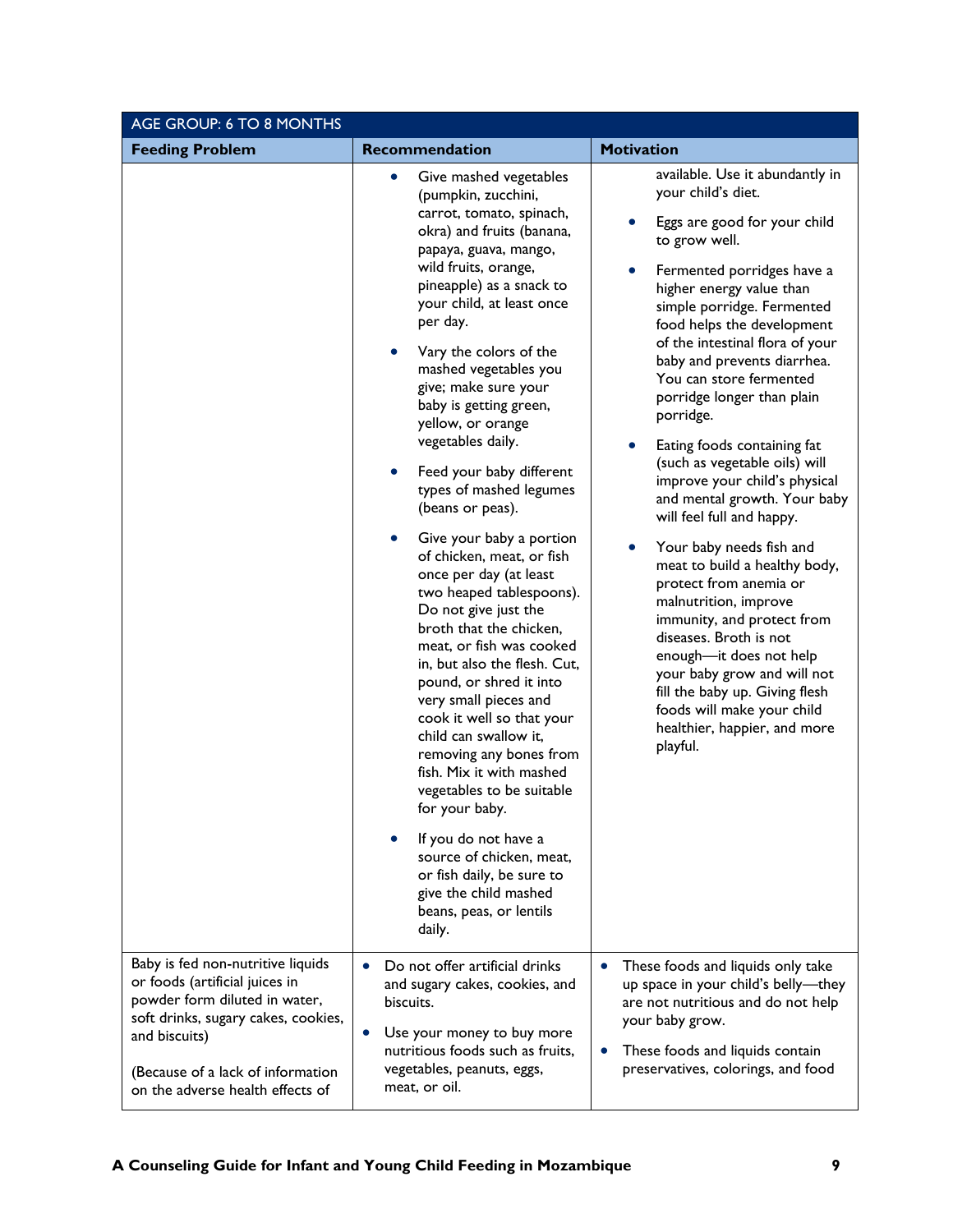| AGE GROUP: 6 TO 8 MONTHS                                                                                                                                                                                                                                                                              |                                                                                                                                                                                                                                                                                                                                                                                                                                                                                                   |                                                                                                                                                                                                                                                                                                                                                                                                                    |
|-------------------------------------------------------------------------------------------------------------------------------------------------------------------------------------------------------------------------------------------------------------------------------------------------------|---------------------------------------------------------------------------------------------------------------------------------------------------------------------------------------------------------------------------------------------------------------------------------------------------------------------------------------------------------------------------------------------------------------------------------------------------------------------------------------------------|--------------------------------------------------------------------------------------------------------------------------------------------------------------------------------------------------------------------------------------------------------------------------------------------------------------------------------------------------------------------------------------------------------------------|
| <b>Feeding Problem</b>                                                                                                                                                                                                                                                                                | Recommendation                                                                                                                                                                                                                                                                                                                                                                                                                                                                                    | <b>Motivation</b>                                                                                                                                                                                                                                                                                                                                                                                                  |
| these foods, because the mother<br>believes these foods to be<br>healthy and good, or because the<br>child cries for these foods)                                                                                                                                                                     | Give your baby a snack such as<br>$\bullet$<br>half a banana or a piece of<br>cooked sweet potato instead<br>of cakes or cookies.<br>Give your baby clean, treated<br>$\bullet$<br>water or fresh fruit juices to<br>drink instead of soft drinks and<br>artificial juices.                                                                                                                                                                                                                       | additives, which can be harmful to<br>your child.<br>These foods are often rich in salt<br>or sugar and can cause dental<br>caries and diseases in children and<br>later in life (e.g., high blood<br>pressure, problems with kidneys,<br>obesity, diabetes).<br>These foods are very expensive. It<br>$\bullet$<br>is cheaper for you and better for<br>the child to buy an egg or some<br>fruit.                 |
| Child is fed with untreated water<br>(Because of a lack of knowledge<br>or perceived lack of time)                                                                                                                                                                                                    | $\bullet$<br>Boil the water you take from<br>the well or treat it with<br>chlorine (e.g., Certeza).<br>Keep treated water for<br>$\bullet$<br>drinking in a covered container<br>with a tap.<br>Do not put your hands in<br>$\bullet$<br>direct contact with the water;<br>instead use a tap or a ladle<br>with a long handle to dispense<br>the water.<br>Make sure you treat and<br>$\bullet$<br>adequately store water every<br>few days so you have fresh<br>clean water available every day. | If you keep water from the well<br>٠<br>uncovered for a few days it will get<br>contaminated. Such water will<br>cause your baby to have diarrhea<br>or vomit.<br>After you boil or treat the water,<br>keep it covered and dispense it<br>through a tap; this water will be<br>clean and safe to drink.<br>Giving safe water to your child to<br>drink protects them and ensures<br>they develop and grow better. |
| Baby is not fed on a separate<br>plate so the mother doesn't<br>know how much food the baby is<br>eating<br>(Because the mother believes<br>that the child will otherwise not<br>learn how to share, or the<br>mother thinks that the child will<br>eat enough anyway)<br>The mother doesn't practice | Feed your child from his/her<br>$\bullet$<br>own plate.                                                                                                                                                                                                                                                                                                                                                                                                                                           | It will be easier to ensure they have<br>$\bullet$<br>had enough to eat.<br>If your child shares foods with<br>older siblings, your child will likely<br>not have enough food to eat.<br>Your baby will grow well because<br>$\bullet$<br>he/she will have eaten the amount<br>of food he/she needs.<br>This will help your child learn to be<br>independent.                                                      |
| hygienic behavior during feeding<br>The hands of the mother and<br>child are dirty during feeding                                                                                                                                                                                                     | Avoid your breasts coming in<br>$\bullet$<br>contact with dust or dirt and<br>clean the part around the<br>nipple before you breastfeed.<br>Change your blouse when you                                                                                                                                                                                                                                                                                                                           | Keeping your child clean and<br>making sure they eat in hygienic<br>conditions will prevent from them<br>becoming ill (e.g., with diarrhea or<br>vomiting).                                                                                                                                                                                                                                                        |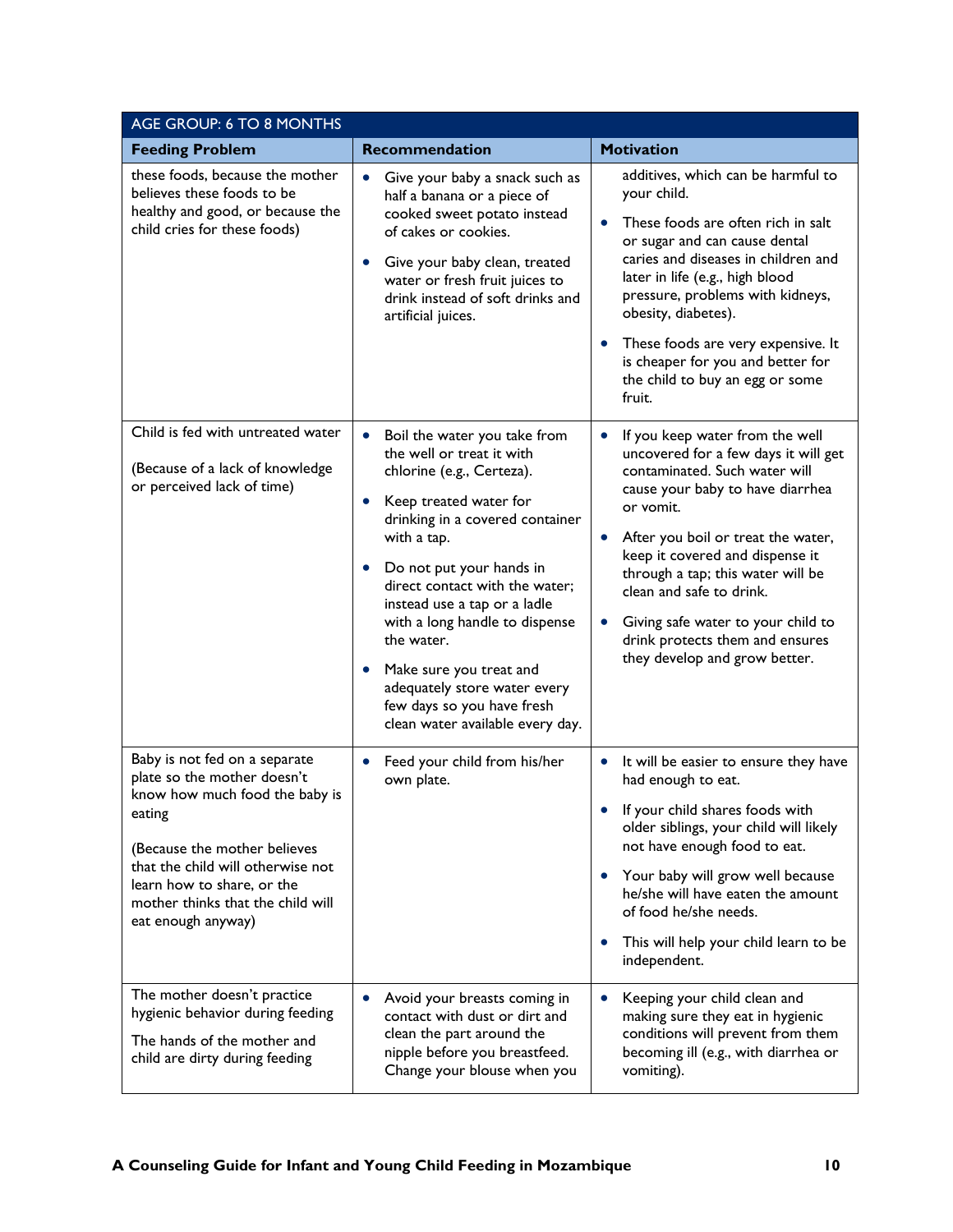| AGE GROUP: 6 TO 8 MONTHS                                                                   |                                                                                                                                             |                                                  |
|--------------------------------------------------------------------------------------------|---------------------------------------------------------------------------------------------------------------------------------------------|--------------------------------------------------|
| <b>Feeding Problem</b>                                                                     | <b>Recommendation</b>                                                                                                                       | <b>Motivation</b>                                |
| The child is seated in the dust<br>while eating                                            | come back from working in<br>the fields.                                                                                                    | Your child will grow better and be<br>healthier. |
| (Because of a lack of information<br>on the risks of non-hygienic<br>behaviors for health) | Wash your hands and the<br>$\bullet$<br>child's hands with clean water<br>and soap or ash before you<br>start preparing food or<br>feeding. |                                                  |
|                                                                                            | Feed your child seated on a<br>mat, not on the ground in the<br>dust.                                                                       |                                                  |
|                                                                                            | Don't let the food of the child<br>or the child's hands come in<br>contact with dirt or dust<br>during feeding.                             |                                                  |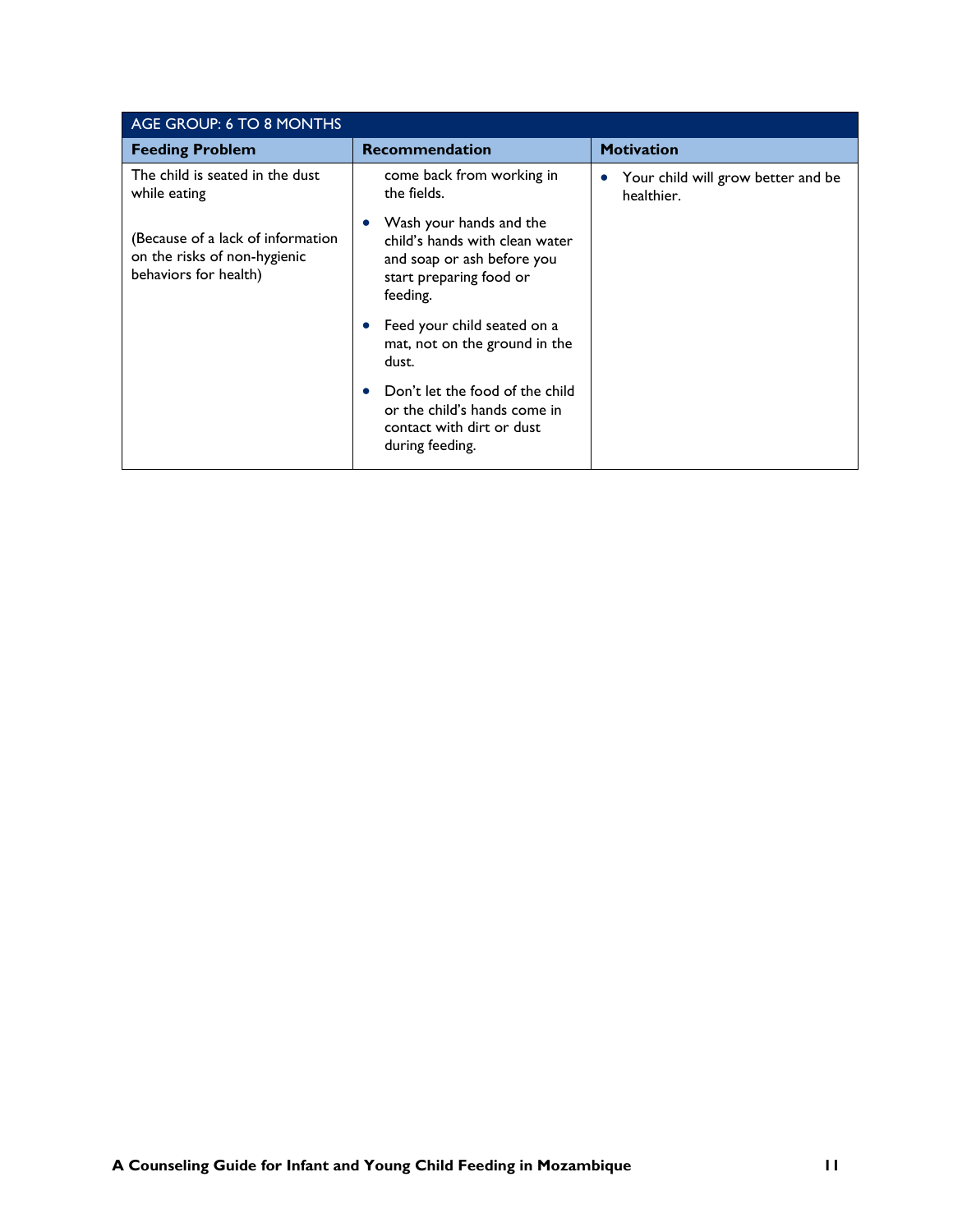### <span id="page-14-0"></span>**Age Group: 9 to 11 Months**

- Continue frequent breastfeeding on demand, day and night.
- Feed the child a variety of energy- and nutrient-dense foods from these four food groups: vegetables and fruits; animal-source foods; legumes, tubers, and cereals; and foods prepared with healthy fats such as vegetable oils, coconut, and ground peanuts or cashews). Your child should get different foods from the four food groups every day.
- Feed your child three meals per day, plus one or two snacks.
- Serve your child about eight tablespoons (half a cup or 120 ml) of food per meal and gradually increase this to one cup.
- At this age, your child should have the ability to pick foods up with their fingers and bring them to their mouth. Give them finger foods such as cut-up fruits, bread, or a piece of sweet potato or cassava.
- Feed the child well-cooked meat, poultry, fish, eggs, beans, peas, or lentils daily, shredded or cut in small pieces, according to the child's acceptance.
- Feed the child seasonal fruit every day. Serve the fruit alone, in small pieces that the child can pick up and eat with their own hands, in home-made cakes, or mixed with porridge.
- Make meal time enjoyable time in each other's company, with songs and play to stimulate the child. Learn your child's cues of hunger. Feed the child patiently, from their own plate, and encourage them to eat.
- Provide the child with clean, treated water to drink after meals. Store drinking water in a clean container with a lid and a tap, or ensure the water dispenser does not come in direct contact with hands or floor.
- Wash your hands with clean water and soap or ash before preparing food or feeding food to the child, and ensure the child's hands are clean at all times, especially meal time.

| <b>AGE GROUP: 9 TO 11 MONTHS</b>                                                                                         |                                                                                                                                                                                                                |                                                                                                                                                                                                                                                                                                                                                                                                                                                                                                                                    |
|--------------------------------------------------------------------------------------------------------------------------|----------------------------------------------------------------------------------------------------------------------------------------------------------------------------------------------------------------|------------------------------------------------------------------------------------------------------------------------------------------------------------------------------------------------------------------------------------------------------------------------------------------------------------------------------------------------------------------------------------------------------------------------------------------------------------------------------------------------------------------------------------|
| <b>Feeding Problem</b>                                                                                                   | <b>Recommendation</b>                                                                                                                                                                                          | <b>Motivation</b>                                                                                                                                                                                                                                                                                                                                                                                                                                                                                                                  |
| The mother breastfeeds for<br>a short time only (1 to 5<br>minutes) and does not<br>empty the breasts at each<br>feeding | Be sure to use both breasts at<br>$\bullet$<br>each feeding.<br>Breastfeed from one breast until<br>it is soft and empty.<br>Wait until the baby leaves the<br>breast; never take the breast<br>from the baby. | You will produce more milk.<br>$\bullet$<br>Your baby will get more milk and will<br>be satisfied and will not cry as often.<br>Your baby will grow better and be<br>healthier.<br>The concentration of your milk<br>$\bullet$<br>increases gradually during the time of<br>breastfeeding. You need to<br>breastfeed your baby long enough so<br>your baby receives all the nutrients<br>from the breast milk, which helps<br>your baby grow.<br>If you don't empty your breast during<br>the feeding, it will remain full and can |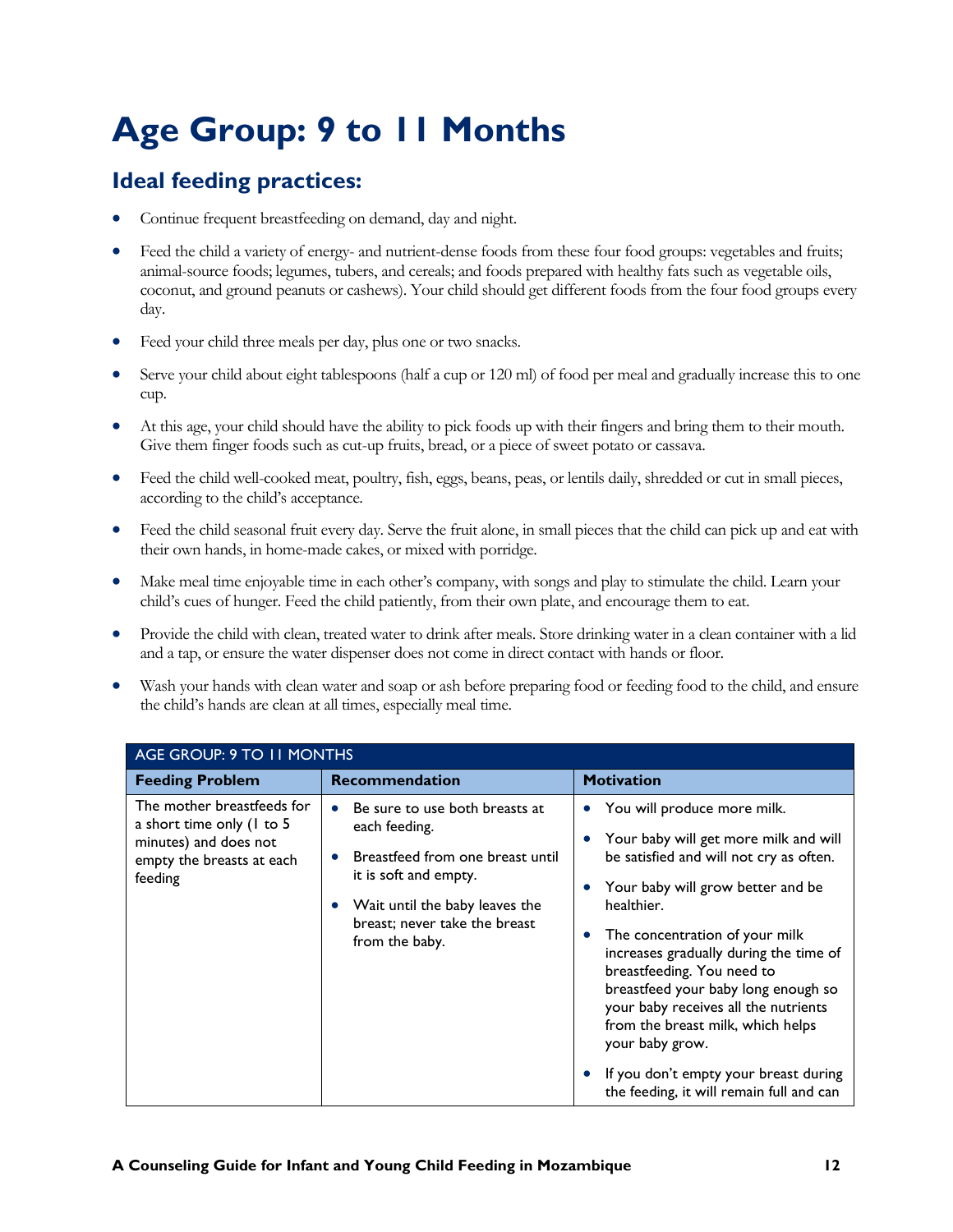| AGE GROUP: 9 TO 11 MONTHS                                                                                                                                                                                                                                                                                                                                                                                           |                                                                                                                                                                                                                                                                                                                                                                                                                                                                                                                                           |                                                                                                                                                                                                                                                                                                                                                                                                                                                                                                                             |
|---------------------------------------------------------------------------------------------------------------------------------------------------------------------------------------------------------------------------------------------------------------------------------------------------------------------------------------------------------------------------------------------------------------------|-------------------------------------------------------------------------------------------------------------------------------------------------------------------------------------------------------------------------------------------------------------------------------------------------------------------------------------------------------------------------------------------------------------------------------------------------------------------------------------------------------------------------------------------|-----------------------------------------------------------------------------------------------------------------------------------------------------------------------------------------------------------------------------------------------------------------------------------------------------------------------------------------------------------------------------------------------------------------------------------------------------------------------------------------------------------------------------|
| <b>Feeding Problem</b>                                                                                                                                                                                                                                                                                                                                                                                              | <b>Recommendation</b>                                                                                                                                                                                                                                                                                                                                                                                                                                                                                                                     | <b>Motivation</b>                                                                                                                                                                                                                                                                                                                                                                                                                                                                                                           |
|                                                                                                                                                                                                                                                                                                                                                                                                                     |                                                                                                                                                                                                                                                                                                                                                                                                                                                                                                                                           | start to hurt. When you empty your<br>breast completely, problems such as<br>engorgement or mastitis can be<br>prevented.                                                                                                                                                                                                                                                                                                                                                                                                   |
| Baby is fed foods with a<br>consistency that is not<br>appropriate for his/her age<br>(watery instead of semi-<br>solid foods, or foods too<br>hard to swallow, like dry<br>cassava or solid xima)<br>(Because of a lack of<br>information on the<br>appropriate consistency of<br>the foods for the child's<br>age, or because the mother<br>doesn't have anything else<br>to give to the child)                   | Feed your child foods cut in<br>small pieces, shredded, or only<br>partly mashed.<br>Feed your child finger foods like<br>pieces of cooked sweet potato<br>or cassava, bread, and cut fruits.                                                                                                                                                                                                                                                                                                                                             | At this age, your child should have<br>the ability to pick foods up with their<br>fingers and bring them to their<br>mouth.<br>Your child should now be able to<br>chew small pieces of cut-up or<br>shredded foods.                                                                                                                                                                                                                                                                                                        |
| Baby is not fed enough food<br>according to age<br>(Because the mother<br>doesn't have enough food<br>available or because of lack<br>of information on the<br>amount the baby needs to<br>eat)                                                                                                                                                                                                                     | Give your child eight tablespoons<br>$\bullet$<br>(half a cup of food) and gradually<br>increase that amount to a full<br>cup.                                                                                                                                                                                                                                                                                                                                                                                                            | Your child is growing rapidly; they<br>$\bullet$<br>need more food to grow better and<br>be healthier.<br>Eating enough food to meet their<br>needs protects your baby from<br>getting sick and becoming<br>malnourished.<br>Your baby will be happier, satisfied,<br>and not hungry, and you can take<br>care of your daily tasks with less<br>interruption.                                                                                                                                                               |
| The baby's diet is simple<br>and repetitive, with no<br>variation; the baby eats the<br>same foods every day<br>The baby does not receive<br>foods from four different<br>food groups on a daily basis<br>The porridges the baby<br>receives are only enriched<br>with salt or sugar<br>The baby is not fed<br>legumes, vegetables, fruits,<br>chicken, meat, fish, eggs, or<br>a source of fat on a daily<br>basis | Diversify the diet of your child;<br>$\bullet$<br>prepare something different for<br>the child every day.<br>Use different types of flour<br>(cassava, corn, sorghum<br>mexoeira flour) for the porridge<br>and the xima.<br>Enrich the porridge with what<br>you have available at the<br>moment: use different types of<br>leaves (e.g., pumpkin, sweet<br>potato, spinach, cassava, moringa<br>leaves), ground peanuts, a<br>tablespoon of vegetable oil (like<br>corn or sunflower seed oil), or a<br>whole egg for savory porridges. | To grow and develop well, your child<br>needs a diverse diet, eating foods<br>from all four food groups daily.<br>These foods have a strong nutritious<br>value that your child will benefit<br>from.<br>If you vary the food you give to the<br>child, the child will get to know<br>different tastes and will like and eat<br>more things.<br>Fruits have a much higher nutritious<br>value than sugar, which has no benefit<br>for your child's health and growth.<br>Your baby will like the sweetness of<br>the fruit. |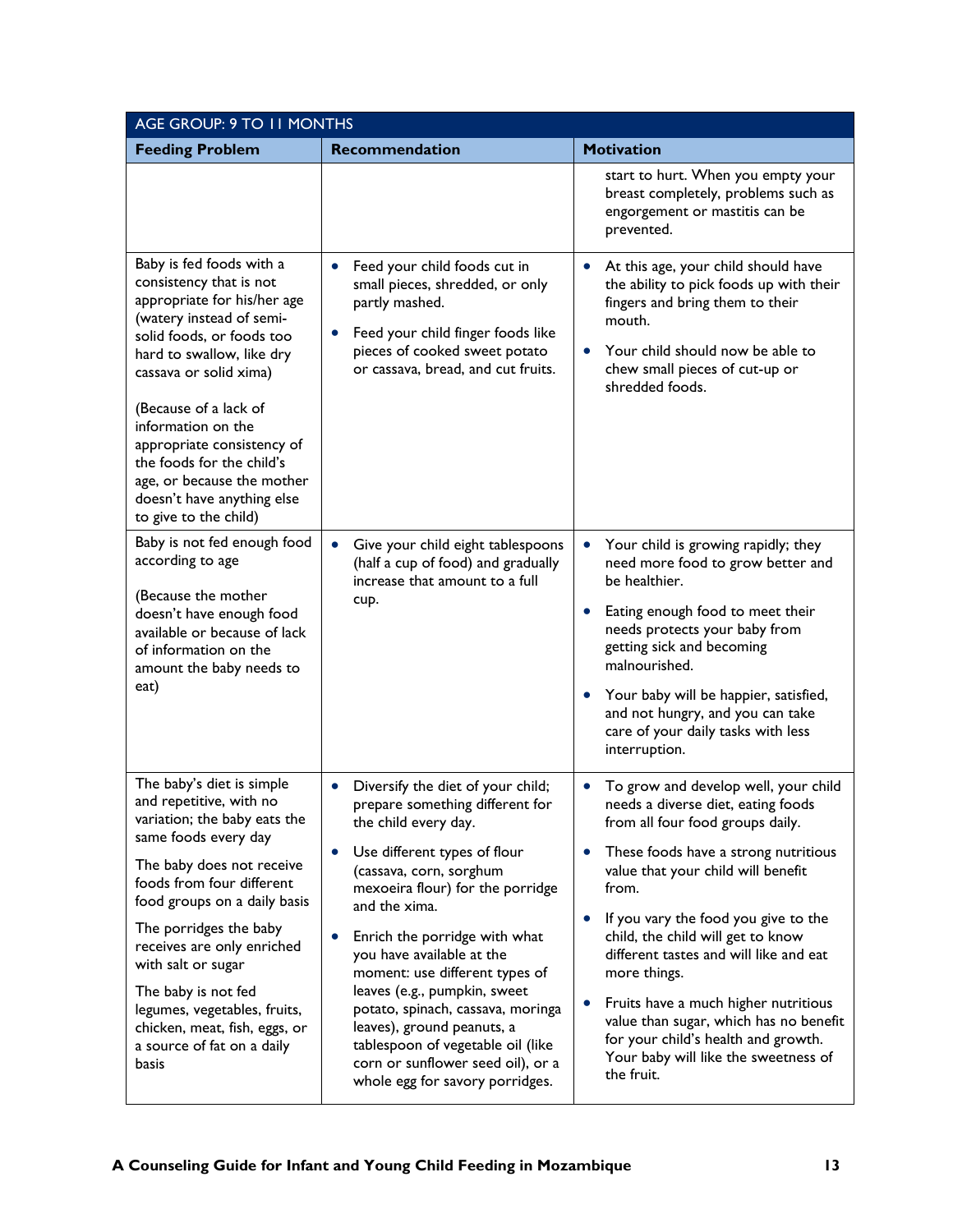| AGE GROUP: 9 TO 11 MONTHS                                                                                                                                                                                                                                                                            |                                                                                                                                                                                                                                                                                                                                                                                                                                                                                                                                                                                                                                                                                                                                                                                                                                                                                                                                                                                                                                                                                                                                                                                                                                                                                                                                                                                                                                                                                                                                      |                                                                                                                                                                                                                                                                                                                                                                                                                                                                                                                                                                                                                                                                                                                                                                                                                                                                                                                                                                                                                                                                                                                                                                                                                                                                                                                                                                                                                                                             |  |
|------------------------------------------------------------------------------------------------------------------------------------------------------------------------------------------------------------------------------------------------------------------------------------------------------|--------------------------------------------------------------------------------------------------------------------------------------------------------------------------------------------------------------------------------------------------------------------------------------------------------------------------------------------------------------------------------------------------------------------------------------------------------------------------------------------------------------------------------------------------------------------------------------------------------------------------------------------------------------------------------------------------------------------------------------------------------------------------------------------------------------------------------------------------------------------------------------------------------------------------------------------------------------------------------------------------------------------------------------------------------------------------------------------------------------------------------------------------------------------------------------------------------------------------------------------------------------------------------------------------------------------------------------------------------------------------------------------------------------------------------------------------------------------------------------------------------------------------------------|-------------------------------------------------------------------------------------------------------------------------------------------------------------------------------------------------------------------------------------------------------------------------------------------------------------------------------------------------------------------------------------------------------------------------------------------------------------------------------------------------------------------------------------------------------------------------------------------------------------------------------------------------------------------------------------------------------------------------------------------------------------------------------------------------------------------------------------------------------------------------------------------------------------------------------------------------------------------------------------------------------------------------------------------------------------------------------------------------------------------------------------------------------------------------------------------------------------------------------------------------------------------------------------------------------------------------------------------------------------------------------------------------------------------------------------------------------------|--|
| <b>Feeding Problem</b>                                                                                                                                                                                                                                                                               | Recommendation                                                                                                                                                                                                                                                                                                                                                                                                                                                                                                                                                                                                                                                                                                                                                                                                                                                                                                                                                                                                                                                                                                                                                                                                                                                                                                                                                                                                                                                                                                                       | <b>Motivation</b>                                                                                                                                                                                                                                                                                                                                                                                                                                                                                                                                                                                                                                                                                                                                                                                                                                                                                                                                                                                                                                                                                                                                                                                                                                                                                                                                                                                                                                           |  |
| The porridges and xima are<br>made from the same flour<br>(cassava) every day<br>(Because of the seasonal<br>character of fruits and<br>vegetables, lack of financial<br>means to provide a diverse<br>diet, and lack of information<br>on the benefits of<br>diversifying the diet of the<br>child) | To sweeten porridges, use fruits<br>$\bullet$<br>(banana, papaya, guava, mango,<br>wild fruits) rather than sugar.<br>Offer the child fermented<br>porridges.<br>Include different types of leafy<br>greens (e.g., pumpkin, sweet<br>potato, spinach, cassava, moringa<br>leaves), legumes (different types<br>of beans or peas), vegetables<br>(e.g., pumpkin, sweet potato,<br>carrot, tomato, okra, onion), egg,<br>meat, and fish in the curries that<br>accompany the xima.<br>Give mashed vegetables (sweet<br>$\bullet$<br>potato, cassava, pumpkin,<br>zucchini, carrot, potato, tomato,<br>spinach, okra) and fruits (banana,<br>papaya, guava, mango, wild fruits,<br>orange, pineapple) as a snack to<br>your child, at least once per day.<br>Vary the colors of the mashed<br>vegetables you give; make sure<br>your baby is getting green,<br>yellow, or orange vegetables<br>daily.<br>Give your baby a portion of<br>chicken, meat, or fish once per<br>day (at least two heaped<br>tablespoons). Do not give just<br>the broth that the chicken, meat,<br>or fish was cooked in, but also<br>the flesh. Cut, pound, or shred it<br>into very small pieces and cook it<br>well so that your child can<br>swallow it, removing any bones<br>from fish. Mix it with mashed<br>vegetables to be suitable for your<br>baby.<br>If you do not have a source of<br>chicken, meat, or fish daily, give<br>your baby meals made from<br>beans and grains daily (for<br>example, peeled mashed beans<br>or peas, or moringa). | Vegetables and fruits will improve<br>your baby's appetite and growth.<br>They contain vitamins and minerals<br>important to your baby and will help<br>to prevent and protect him/her from<br>illnesses, diseases, vitamin<br>deficiencies, and anemia.<br>Legumes and grains are good for<br>your baby's growth and can be given<br>to the baby if you do not have<br>chicken meat, chicken liver, fish, or<br>red meat available.<br>Moringa contains vitamins and<br>$\bullet$<br>minerals that make it an excellent<br>substitute when you can't afford meat<br>or fish.<br>Eggs are good for your child and will<br>help him/her grow well.<br>Fermented porridges have a higher<br>energy value than simple porridge.<br>Fermented foods help the<br>development of the intestinal flora of<br>your baby and prevent diarrhea. You<br>can store fermented porridge longer<br>than plain porridge.<br>Eating foods containing fat (such as<br>vegetable oils) will improve your<br>baby's appetite and improve his<br>physical and mental growth. Your<br>baby will feel full and happy.<br>Chicken, meat, or fish will help your<br>baby be strong and healthy. The baby<br>will be happier and playful. Broth is<br>not enough-it does not help your<br>baby grow and will not fill the baby<br>up. Children need fish and meat to<br>build a healthy body, protect from<br>anemia or malnutrition, improve<br>immunity, and protect from diseases. |  |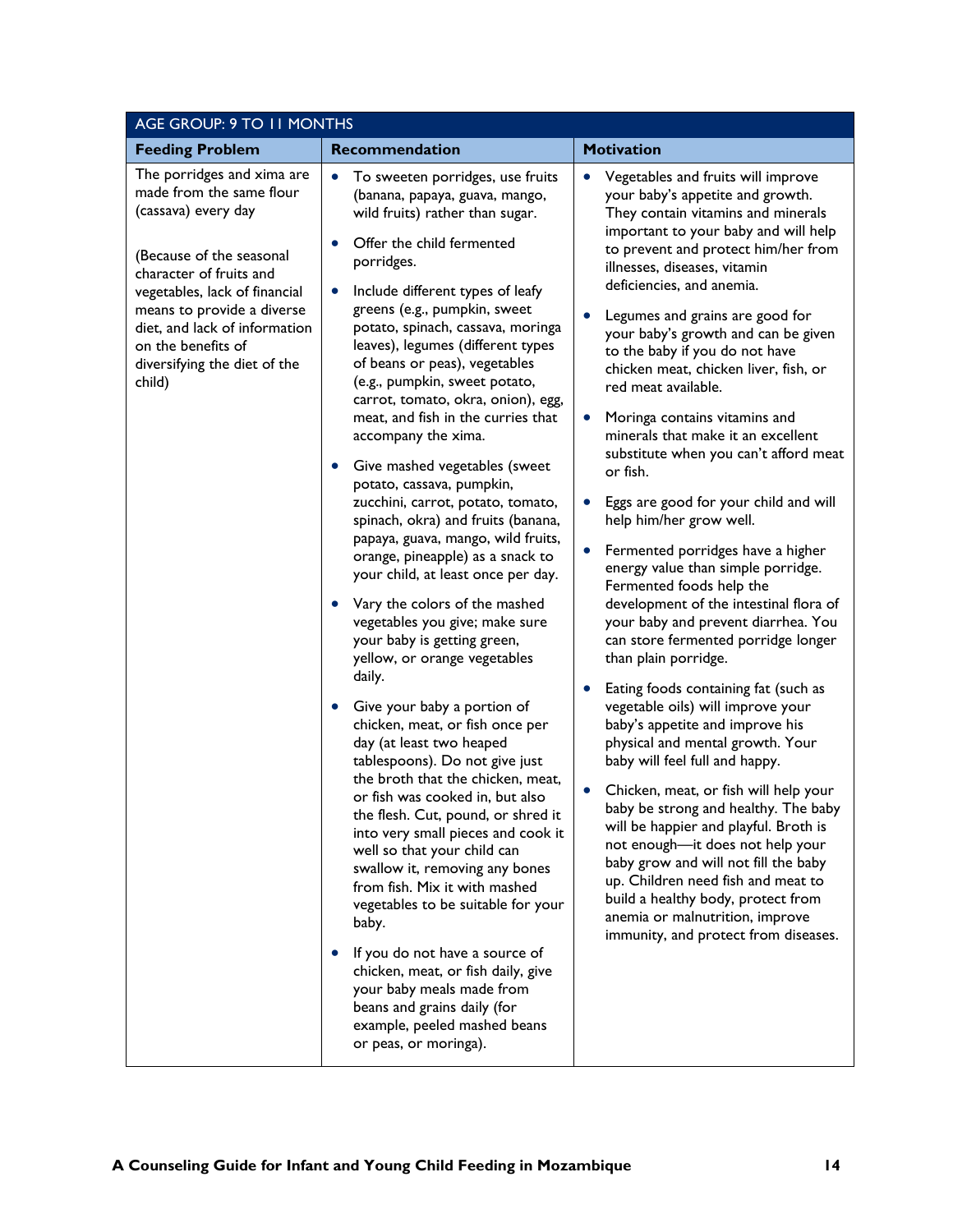| AGE GROUP: 9 TO 11 MONTHS                                                                                                                                                                                                                                                                                                                                                           |                                                                                                                                                                                                                                                                                                                                                                                                                                                                                                                                                                           |                                                                                                                                                                                                                                                                                                                                                                                                                                                                                                                                                                                                 |  |
|-------------------------------------------------------------------------------------------------------------------------------------------------------------------------------------------------------------------------------------------------------------------------------------------------------------------------------------------------------------------------------------|---------------------------------------------------------------------------------------------------------------------------------------------------------------------------------------------------------------------------------------------------------------------------------------------------------------------------------------------------------------------------------------------------------------------------------------------------------------------------------------------------------------------------------------------------------------------------|-------------------------------------------------------------------------------------------------------------------------------------------------------------------------------------------------------------------------------------------------------------------------------------------------------------------------------------------------------------------------------------------------------------------------------------------------------------------------------------------------------------------------------------------------------------------------------------------------|--|
| <b>Feeding Problem</b>                                                                                                                                                                                                                                                                                                                                                              | <b>Recommendation</b>                                                                                                                                                                                                                                                                                                                                                                                                                                                                                                                                                     | <b>Motivation</b>                                                                                                                                                                                                                                                                                                                                                                                                                                                                                                                                                                               |  |
| Baby is fed non-nutritive<br>liquids or foods (artificial<br>juices in powder form<br>diluted in water, soft drinks,<br>sugary cakes, cookies, and<br>biscuits)<br>(Because of a lack of<br>information on the adverse<br>health effects of these<br>foods, because the mother<br>believes these foods to be<br>healthy and good, or<br>because the child cries for<br>these foods) | Stop giving these types of foods<br>$\bullet$<br>or liquids. Babies younger than<br>two years of age should never<br>have these foods. Children older<br>than two years of age should<br>only have them on special<br>occasions.<br>Instead of buying cookies or<br>cakes, buy peanuts, eggs, or oil<br>to enrich porridges.<br>Give your baby a snack such as<br>$\bullet$<br>half a banana or a piece of<br>cooked sweet potato instead of<br>cakes or cookies.<br>Give your baby treated, clean<br>$\bullet$<br>water instead of soft drinks and<br>artificial juices. | These foods and liquids are not<br>$\bullet$<br>nutritious for your baby and do not<br>help your baby grow.<br>These foods and liquids contain<br>$\bullet$<br>preservatives, coloring, and food<br>additives, which can be harmful to<br>your baby.<br>These foods are often rich in salt or<br>sugar and can cause dental caries and<br>diseases in children and later in life<br>(e.g., high blood pressure, problems<br>with kidneys, obesity, diabetes).<br>These foods are very expensive. It is<br>$\bullet$<br>cheaper for you and better for the<br>child to buy an egg or some fruit. |  |
| Child is fed with untreated<br>water<br>(Because of a lack of<br>knowledge or perceived<br>lack of time)                                                                                                                                                                                                                                                                            | Boil the water you take from the<br>$\bullet$<br>well or treat it with chlorine<br>(e.g., Certeza).<br>Keep treated water for drinking<br>in a covered container with a<br>tap.<br>Do not put your hands in direct<br>contact with the water; instead<br>use a tap or a ladle with a long<br>handle to dispense the water.<br>Make sure you treat and<br>adequately store water every few<br>days so you have fresh clean<br>water available every day.                                                                                                                   | If you keep water from the well<br>$\bullet$<br>uncovered for a few days it will get<br>contaminated. Such water will cause<br>your baby to have diarrhea or vomit.<br>After you boil the water, keep it<br>covered and dispense it with a tap or<br>long-handled ladle; this water will be<br>clean and safe to drink.<br>Giving safe water to your child to<br>drink protects them and ensures they<br>develop and grow better.                                                                                                                                                               |  |
| Baby is not fed from a<br>separate plate; mother does<br>not stay with baby during<br>meals<br>Sometimes siblings take the<br>baby's food<br>(Because the mother<br>believes that the child will<br>otherwise not learn how to<br>share, or the mother trusts<br>that the siblings will leave                                                                                       | Feed your baby from his/her own<br>$\bullet$<br>plate; the baby should not share<br>a plate with siblings.<br>Stay with your baby during<br>meals.                                                                                                                                                                                                                                                                                                                                                                                                                        | It will be easier to see how much<br>$\bullet$<br>your baby eats.<br>Older siblings will take too much<br>food and leave too little for your<br>baby.<br>Your baby will grow well because<br>he/she will have eaten the amount of<br>food he/she needs.                                                                                                                                                                                                                                                                                                                                         |  |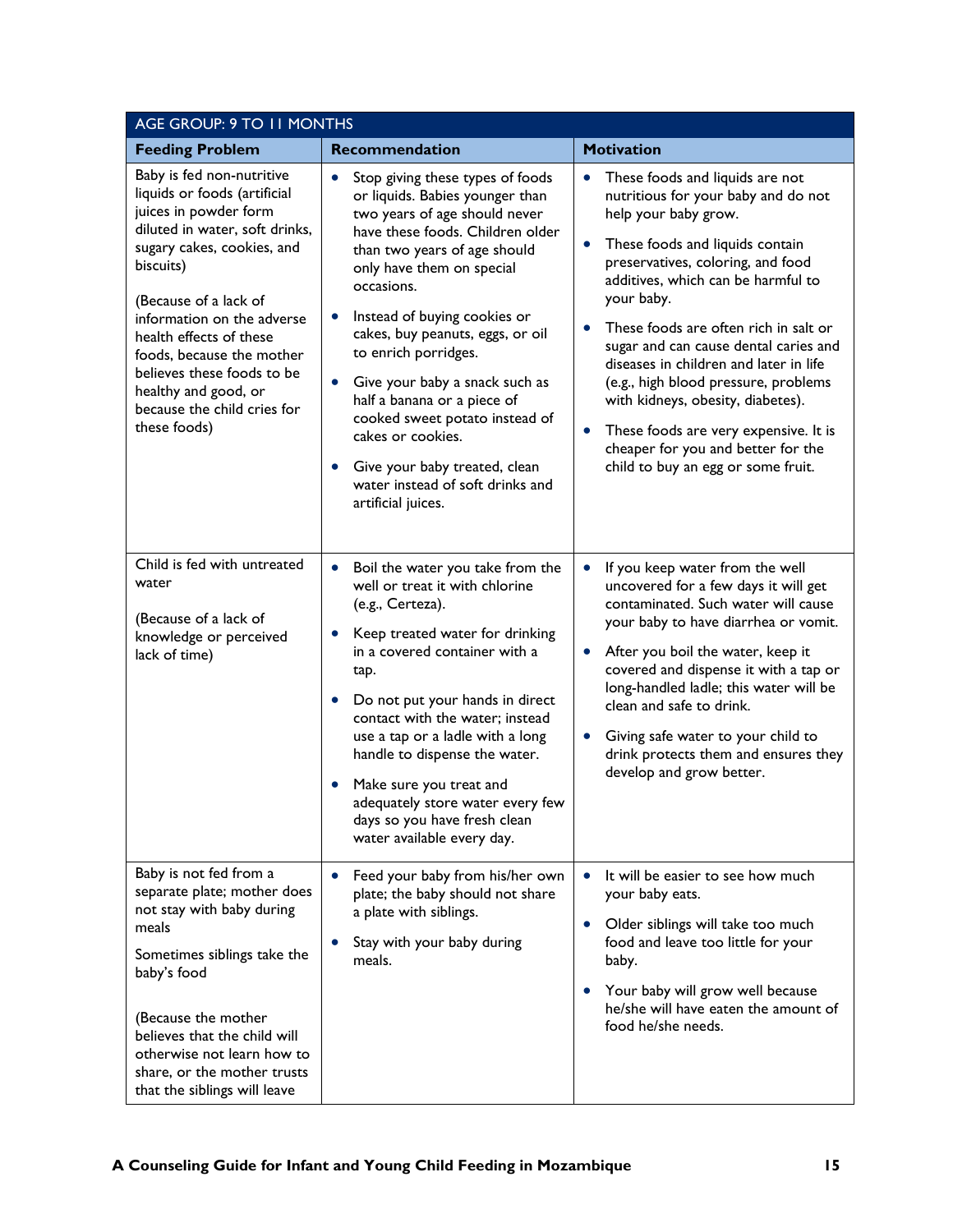| AGE GROUP: 9 TO 11 MONTHS                                                                                                                                            |                                                                                                                             |                                                                                                                    |  |
|----------------------------------------------------------------------------------------------------------------------------------------------------------------------|-----------------------------------------------------------------------------------------------------------------------------|--------------------------------------------------------------------------------------------------------------------|--|
| <b>Feeding Problem</b>                                                                                                                                               | <b>Recommendation</b>                                                                                                       | <b>Motivation</b>                                                                                                  |  |
| enough food for the child<br>or thinks that she will be<br>able to see if the child<br>hasn't eaten enough<br>because the child will<br>continue to cry after meals) |                                                                                                                             |                                                                                                                    |  |
| The mother doesn't<br>practice hygienic behavior<br>during feeding                                                                                                   | Avoid your breasts coming in<br>contact with dust or dirt and<br>clean the part around the nipple                           | Keeping your child clean and making<br>sure they eat in hygienic conditions<br>will prevent them from becoming ill |  |
| The breasts and hands of<br>the mother and child are<br>dirty during feeding                                                                                         | before you breastfeed. Change<br>your blouse when you come<br>back from working in the fields.                              | (e.g., with diarrhea or vomiting).<br>Your child will grow better and be<br>healthier.                             |  |
| The child is seated in the<br>dust while eating                                                                                                                      | Wash your hands and the child's<br>hands with clean water and soap<br>or ash before you start preparing<br>food or feeding. |                                                                                                                    |  |
| (Because of a lack of<br>information on the risks of<br>non-hygienic behaviors for<br>health)                                                                        | Feed your child seated on a mat,<br>$\bullet$<br>not on the ground in the dust.<br>Don't let the food of the child or       |                                                                                                                    |  |
|                                                                                                                                                                      | $\bullet$<br>the child's hands come in contact<br>with dirt or dust during feeding.                                         |                                                                                                                    |  |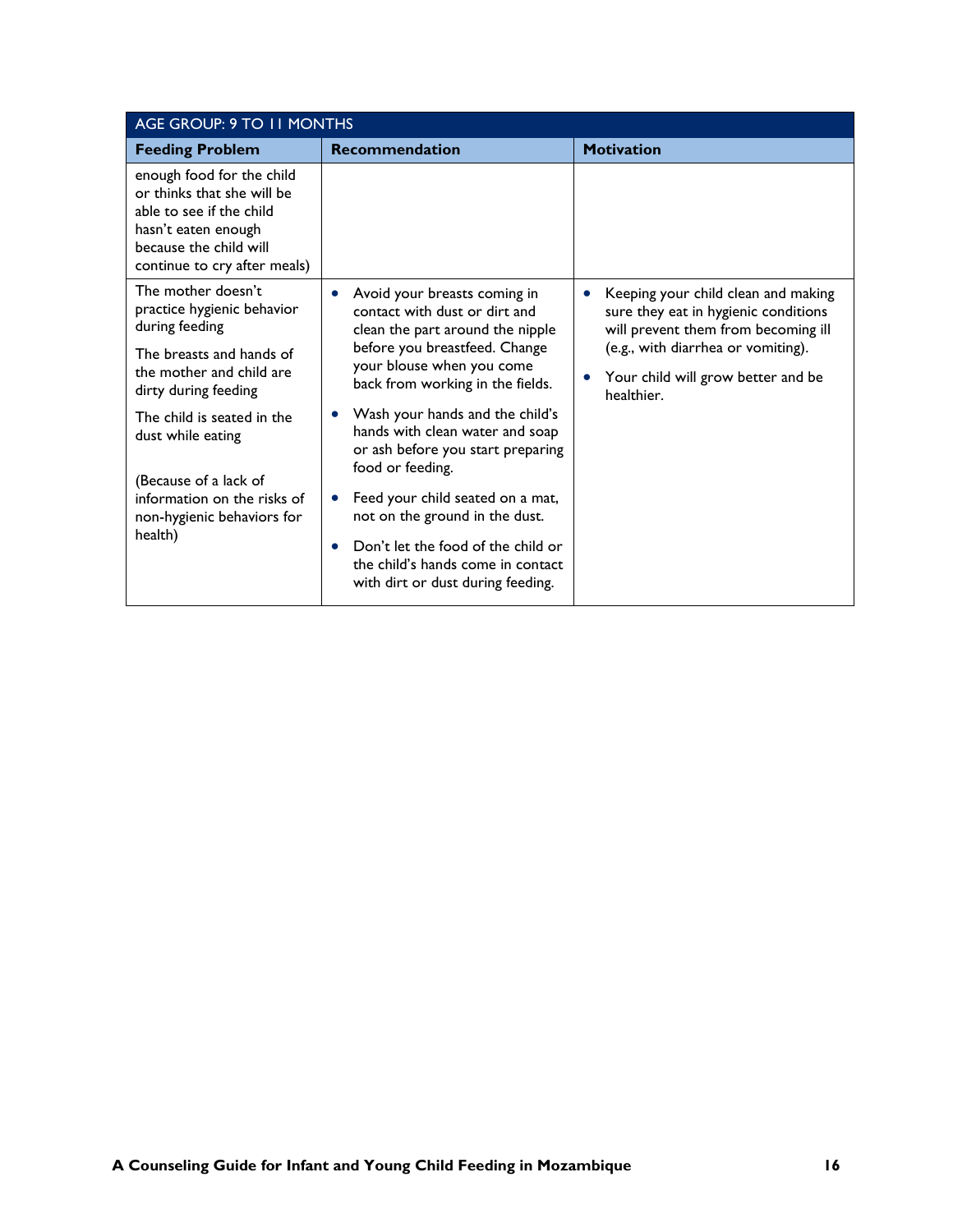### <span id="page-19-0"></span>**Age Group: 12 to 23 Months**

- Continue frequent breastfeeding on demand, day and night.
- Feed the child family foods (with the right texture for their age, avoiding foods that are too dry or hard to swallow).
- Feed at least three meals per day to the breastfed child; the non-breastfed child should receive four to five meals and one to two cups of milk per day.
- Feed the child a variety of energy- and nutrient-dense foods with a little fat (vegetables/fruits, sources of vitamin A, and foods prepared with fat).
- Feed the child meat, poultry, fish, eggs, beans, peas, or lentils daily.
- Serve the child about one cup (16 tablespoons or 240 ml) of food per meal.
- Total kcal required from complementary foods: 548 (with average breast milk intake). Required intake for nonbreastfed children is 894 kcal.
- Practice responsive feeding. Feed the child directly and assist older children to eat from their own plate. Encourage the child to eat. Feed patiently.

| AGE GROUP: 12 TO 23 MONTHS                                                                                                             |                                                                                                                                                                                                                  |                                                                                                                                                                                                                                                                                                                                                                                                                                                                                                                                                                                                                                                                              |  |
|----------------------------------------------------------------------------------------------------------------------------------------|------------------------------------------------------------------------------------------------------------------------------------------------------------------------------------------------------------------|------------------------------------------------------------------------------------------------------------------------------------------------------------------------------------------------------------------------------------------------------------------------------------------------------------------------------------------------------------------------------------------------------------------------------------------------------------------------------------------------------------------------------------------------------------------------------------------------------------------------------------------------------------------------------|--|
| <b>Feeding Problem</b>                                                                                                                 | <b>Recommendation</b>                                                                                                                                                                                            | <b>Motivation</b>                                                                                                                                                                                                                                                                                                                                                                                                                                                                                                                                                                                                                                                            |  |
| The mother breastfeeds<br>for a short time only (1 to<br>5 minutes) and does not<br>empty the breasts at each<br>feeding               | Be sure to use both breasts at each<br>$\bullet$<br>feeding.<br>Breastfeed from one breast until it is<br>soft and empty.<br>Wait until the child leaves the<br>breast; never take the breast from<br>the child. | You will produce more milk.<br>$\bullet$<br>Your child will get more milk and<br>$\bullet$<br>will be satisfied and will not cry as<br>often.<br>Your child will grow better and be<br>healthier.<br>The concentration of your milk<br>٠<br>increases gradually during the time<br>of breastfeeding. You need to<br>breastfeed your child long enough<br>so your child receives all the<br>nutrients from the breast milk,<br>which helps your child grow.<br>If you don't empty your breast<br>during the feeding, it will remain<br>full and can start to hurt. When<br>you empty your breast completely,<br>problems such as engorgement or<br>mastitis can be prevented. |  |
| Child is fed food with a<br>consistency that is not<br>appropriate for his age<br>(watery instead of semi-<br>solid or solid foods, or | Feed your child small bites of the<br>$\bullet$<br>same foods you feed the rest of the<br>family.                                                                                                                | Your child is older now, and she/he<br>$\bullet$<br>needs the same foods you give the<br>rest of the family to continue to<br>grow.                                                                                                                                                                                                                                                                                                                                                                                                                                                                                                                                          |  |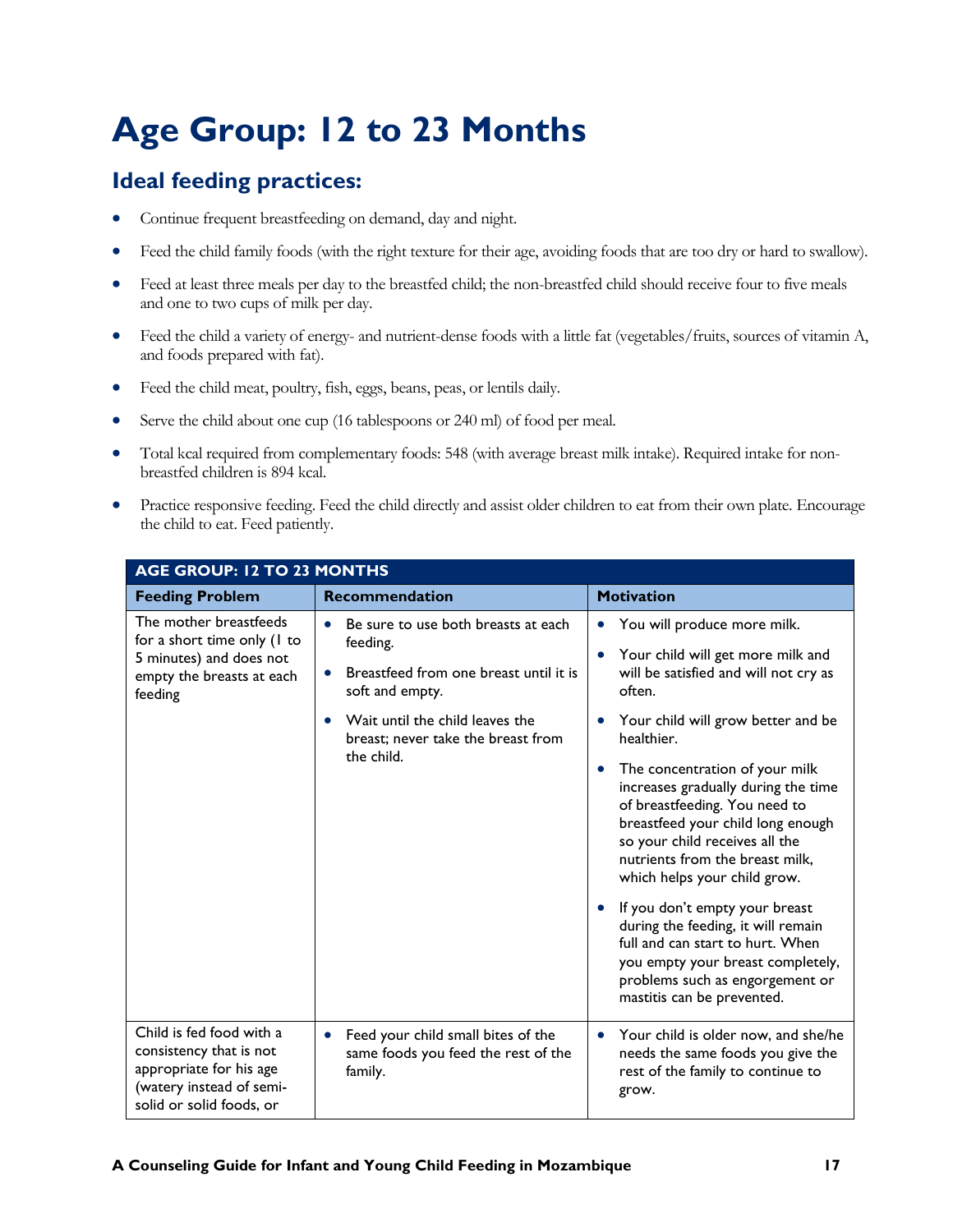| <b>AGE GROUP: 12 TO 23 MONTHS</b>                                                                                                                                                                                                                                                                                                                   |                                                                                                                                                                                                                                                                                                                                                                                                                                                                             |                                                                                                                                                                                                                                                                                                                                                                                                                                                                                                                                                                                                                                                                                                                                                                                                              |  |
|-----------------------------------------------------------------------------------------------------------------------------------------------------------------------------------------------------------------------------------------------------------------------------------------------------------------------------------------------------|-----------------------------------------------------------------------------------------------------------------------------------------------------------------------------------------------------------------------------------------------------------------------------------------------------------------------------------------------------------------------------------------------------------------------------------------------------------------------------|--------------------------------------------------------------------------------------------------------------------------------------------------------------------------------------------------------------------------------------------------------------------------------------------------------------------------------------------------------------------------------------------------------------------------------------------------------------------------------------------------------------------------------------------------------------------------------------------------------------------------------------------------------------------------------------------------------------------------------------------------------------------------------------------------------------|--|
| <b>Feeding Problem</b>                                                                                                                                                                                                                                                                                                                              | <b>Recommendation</b>                                                                                                                                                                                                                                                                                                                                                                                                                                                       | <b>Motivation</b>                                                                                                                                                                                                                                                                                                                                                                                                                                                                                                                                                                                                                                                                                                                                                                                            |  |
| foods too big or hard to<br>swallow)<br>(Because of a lack of<br>information on the<br>appropriate consistency of<br>the foods for the child's<br>age, or because the<br>mother doesn't have<br>anything else to give to the<br>child)                                                                                                              | Feed your child semi-solid and solid<br>$\bullet$<br>foods three times per day.<br>Food should be thick, semi-solid or<br>$\bullet$<br>solid, not watery, but still easy to<br>swallow; for example, xima<br>accompanied by a stew of<br>vegetables, leafy greens, chicken,<br>meat, or fish.<br>$\bullet$<br>Foods should be chopped into little<br>pieces and xima should be<br>moistened by the stew<br>accompanying it.                                                 | Your child is growing rapidly, and<br>$\bullet$<br>she/he needs more food to grow<br>taller.<br>Big pieces of hard and dry foods<br>$\bullet$<br>are difficult for your child to<br>swallow and will make him/her<br>have diarrhea.<br>Your child can swallow thick, semi-<br>$\bullet$<br>solid and solid foods in little pieces<br>well, and they will not cause a<br>stomach ache.<br>Thick, semi-solid and solid foods<br>$\bullet$<br>are rich in nutritive content and<br>will nourish your child better than<br>watery foods.<br>Watery foods will not nourish your<br>$\bullet$<br>child, and he/she will be hungry.<br>Your child will be happier with<br>thick, semi-solid and solid foods<br>and will sleep well and cry less, and<br>you can take care of other tasks<br>with less interruption. |  |
| Child is fed less than one<br>cup (16 tablespoons or<br>240 ml) of food at each<br>meal<br>(Because the mother<br>doesn't have enough food<br>available or because of a<br>lack of information on the<br>amount the child needs to<br>eat)                                                                                                          | Increase the amount of food you<br>$\bullet$<br>give your child at each meal, until<br>you feed him 16 tablespoons (one<br>cup or 240 ml).                                                                                                                                                                                                                                                                                                                                  | Your child is growing rapidly;<br>$\bullet$<br>he/she needs more food to grow<br>better and be healthier.<br>Enough food protects your child<br>$\bullet$<br>from getting sick and becoming<br>malnourished.<br>Your child will be happier, satisfied,<br>$\bullet$<br>and not hungry, and you can do<br>your work with less interruption.                                                                                                                                                                                                                                                                                                                                                                                                                                                                   |  |
| The child's diet is simple<br>and repetitive, with no<br>variation; the child eats<br>the same foods every day<br>The child does not receive<br>foods from four different<br>food groups on a daily<br>basis<br>The porridges the child<br>receives are only enriched<br>with salt or sugar<br>The child is not fed<br>legumes, vegetables, fruits, | Diversify the diet of your child;<br>$\bullet$<br>prepare something different for the<br>child every day.<br>Use different types of flour (cassava,<br>$\bullet$<br>corn, sorghum or mexoeira flour)<br>for the xima.<br>Include different types of leafy<br>$\bullet$<br>greens (e.g., pumpkin, sweet potato,<br>spinach, cassava, or moringa leaves),<br>legumes (different types of beans or<br>peas), vegetables (e.g., pumpkin,<br>sweet potato, carrot, tomato, okra, | To grow and develop well, your<br>$\bullet$<br>child needs a diverse diet, eating<br>foods from all four food groups<br>daily.<br>These foods have a strong<br>$\bullet$<br>nutritious value that your child will<br>benefit from.<br>Fruits have a much higher<br>$\bullet$<br>nutritious value than sugar, which<br>has no benefit for your child's<br>health and growth. Your child will<br>like the sweetness of the fruit.                                                                                                                                                                                                                                                                                                                                                                              |  |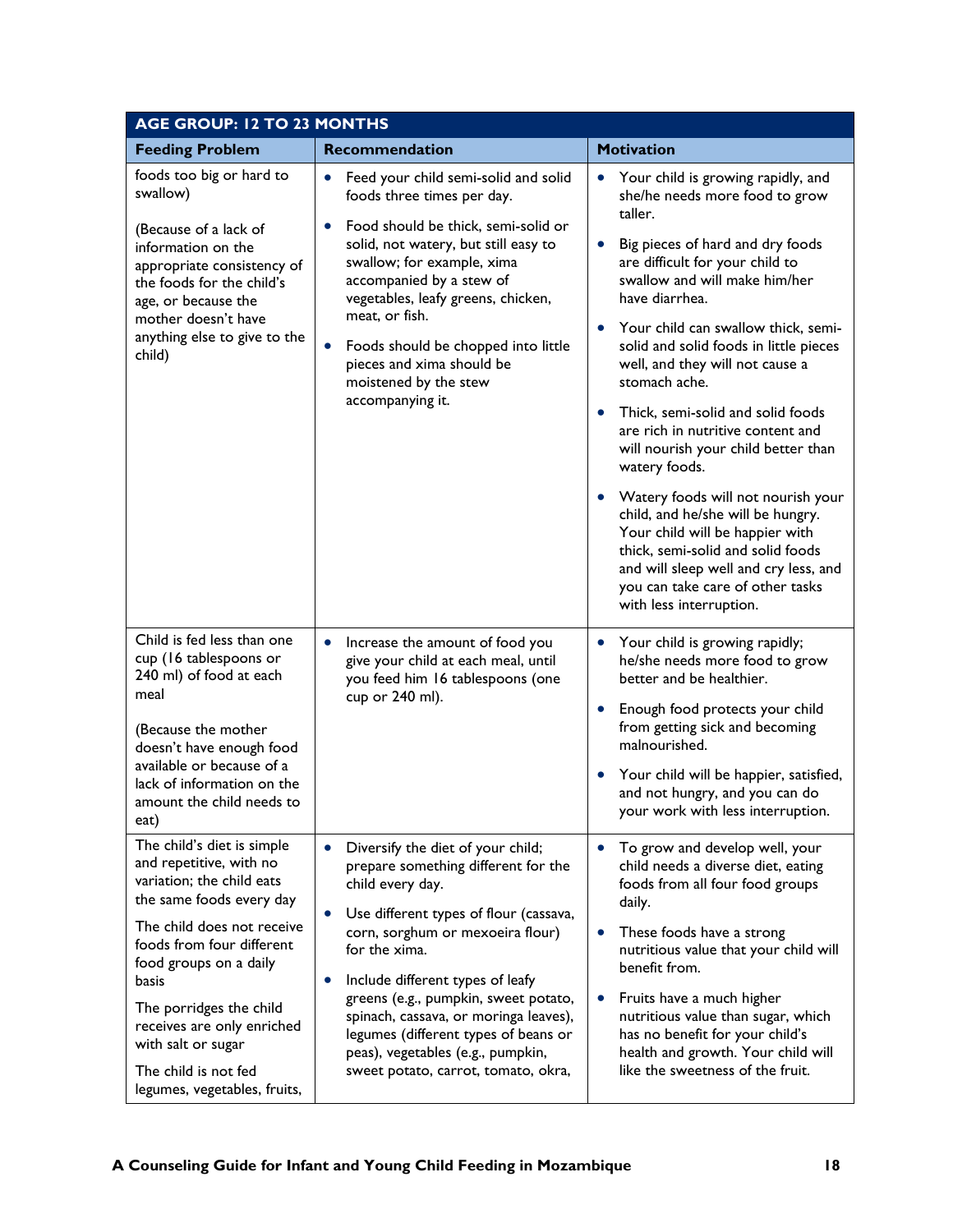| <b>AGE GROUP: 12 TO 23 MONTHS</b>                                                                                                                                                                                                                                                                                                                                                |                                                                                                                                                                                                                                                                                                                                                                                                                                                                                                                                                                                                                                                                                                                                                                                                                                                                                                                                                                                                                                                                                                                                     |                                                                                                                                                                                                                                                                                                                                                                                                                                                                                                                                                                                                                                                                                                                                                                                                                                                                                                                                                                                                                                                                                                                                                                                     |  |
|----------------------------------------------------------------------------------------------------------------------------------------------------------------------------------------------------------------------------------------------------------------------------------------------------------------------------------------------------------------------------------|-------------------------------------------------------------------------------------------------------------------------------------------------------------------------------------------------------------------------------------------------------------------------------------------------------------------------------------------------------------------------------------------------------------------------------------------------------------------------------------------------------------------------------------------------------------------------------------------------------------------------------------------------------------------------------------------------------------------------------------------------------------------------------------------------------------------------------------------------------------------------------------------------------------------------------------------------------------------------------------------------------------------------------------------------------------------------------------------------------------------------------------|-------------------------------------------------------------------------------------------------------------------------------------------------------------------------------------------------------------------------------------------------------------------------------------------------------------------------------------------------------------------------------------------------------------------------------------------------------------------------------------------------------------------------------------------------------------------------------------------------------------------------------------------------------------------------------------------------------------------------------------------------------------------------------------------------------------------------------------------------------------------------------------------------------------------------------------------------------------------------------------------------------------------------------------------------------------------------------------------------------------------------------------------------------------------------------------|--|
| <b>Feeding Problem</b>                                                                                                                                                                                                                                                                                                                                                           | <b>Recommendation</b>                                                                                                                                                                                                                                                                                                                                                                                                                                                                                                                                                                                                                                                                                                                                                                                                                                                                                                                                                                                                                                                                                                               | <b>Motivation</b>                                                                                                                                                                                                                                                                                                                                                                                                                                                                                                                                                                                                                                                                                                                                                                                                                                                                                                                                                                                                                                                                                                                                                                   |  |
| chicken, meat, fish, eggs,<br>or a source of fat on a<br>daily basis<br>The porridges and xima<br>are made from the same<br>flour (cassava) every day<br>(Because of the seasonal<br>character of fruits and<br>vegetables, a lack of<br>financial means to provide<br>a diverse diet, and a lack<br>of information on the<br>benefits of diversifying the<br>diet of the child) | onion), egg, meat, and fish in the<br>stew that accompanies xima.<br>Give a piece of cooked vegetable<br>$\bullet$<br>(sweet potato, cassava, pumpkin,<br>zucchini, carrot, potato, tomato,<br>spinach, okra) or fruit (banana,<br>papaya, guava, mango, wild fruits,<br>orange, pineapple) as a snack to<br>your child, at least once per day.<br>Vary the colors of the cooked<br>vegetables you give; make sure your<br>child is getting green, yellow, or<br>orange vegetables daily.<br>Give your child a portion of chicken,<br>meat, or fish once per day (at least<br>two heaped tablespoons). Do not<br>give just the broth that the chicken,<br>meat, or fish was cooked in, but also<br>the flesh. Cut, pound, or shred it<br>into very small pieces and cook it<br>well so that your child can swallow<br>it, removing any bones from fish.<br>Mix it with cooked vegetables or<br>legumes to be suitable for your<br>child.<br>If you do not have a source of<br>chicken, meat, or fish daily, give your<br>child meals made from beans and<br>grains daily (for example, peeled<br>mashed beans or peas, or moringa). | Vegetables and fruits will improve<br>$\bullet$<br>your child's and growth. They<br>contain vitamins and minerals<br>important to your child and will<br>help to prevent and protect<br>him/her from illnesses, diseases,<br>vitamin deficiencies, and anemia.<br>Legumes and grains are good for<br>your child's growth and can be<br>given to the child if you do not<br>have chicken meat, chicken liver,<br>fish, or red meat to feed your child.<br>Moringa contains vitamins and<br>minerals that make it an excellent<br>substitute when you can't afford<br>meat or fish.<br>Eggs are good for your child and<br>will help him/her grow well.<br>Eating foods containing fat (such as<br>vegetable oils) will improve your<br>child's physical and mental growth.<br>Your child will feel full and happy.<br>Chicken, meat, or fish will help<br>your child be strong and healthy.<br>He/she will be happier and playful.<br>Broth is not enough-it does not<br>help your child grow and will not<br>fill him/her up. Your child needs<br>fish and meat to build a healthy<br>body, protect from anemia or<br>malnutrition, improve immunity,<br>and protect from diseases. |  |
| Child is fed non-nutritive<br>liquids or foods (artificial<br>juices in powder form<br>diluted in water, soft<br>drinks, sugary cakes,<br>cookies, and biscuits)                                                                                                                                                                                                                 | Stop giving these types of foods or<br>$\bullet$<br>liquids. Children younger than two<br>years of age should never have these<br>foods. Children older than two<br>years of age should only have them<br>on special occasions.<br>$\bullet$                                                                                                                                                                                                                                                                                                                                                                                                                                                                                                                                                                                                                                                                                                                                                                                                                                                                                        | These foods and liquids are not<br>$\bullet$<br>nutritious for your child and do not<br>help your child grow.<br>These foods and liquids contain<br>preservatives, coloring, and food<br>additives, which can be harmful to<br>your child.                                                                                                                                                                                                                                                                                                                                                                                                                                                                                                                                                                                                                                                                                                                                                                                                                                                                                                                                          |  |
| (Because of a lack of<br>information on the<br>adverse health effects of<br>these foods, because the<br>mother believes these<br>foods to be healthy and<br>good, of because the child<br>cries for these foods)                                                                                                                                                                 | Instead of buying cookies or cakes,<br>buy oil, peanuts, meat, or fish to<br>cook stews with, or an egg, or a<br>healthy snack like a piece of fruit.<br>Give your child a snack such as half<br>a banana or a piece of cooked sweet<br>potato instead of cakes or cookies.                                                                                                                                                                                                                                                                                                                                                                                                                                                                                                                                                                                                                                                                                                                                                                                                                                                         | These foods are often rich in salt<br>or sugar and can cause dental<br>caries and diseases in children and<br>later in life (e.g., high blood<br>pressure, problems with kidneys,<br>obesity, diabetes).                                                                                                                                                                                                                                                                                                                                                                                                                                                                                                                                                                                                                                                                                                                                                                                                                                                                                                                                                                            |  |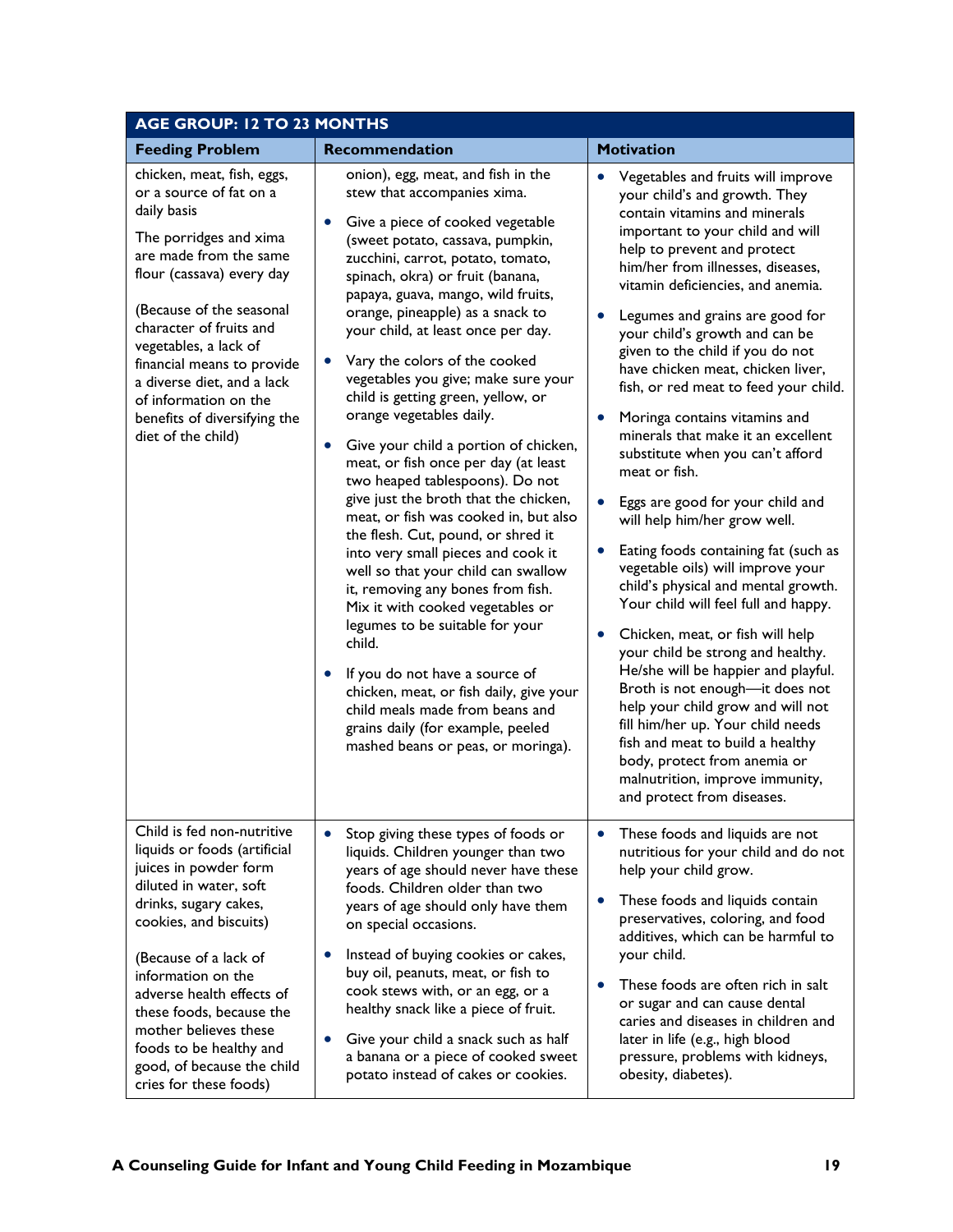| <b>AGE GROUP: 12 TO 23 MONTHS</b>                                                                                                                                                                                                                                                                                                                                                                                                                                            |                                                                                                                                                                                                                                                                                                                                                                                                                                                                                             |                                                                                                                                                                                                                                                                                                                                                                                                                                                    |  |
|------------------------------------------------------------------------------------------------------------------------------------------------------------------------------------------------------------------------------------------------------------------------------------------------------------------------------------------------------------------------------------------------------------------------------------------------------------------------------|---------------------------------------------------------------------------------------------------------------------------------------------------------------------------------------------------------------------------------------------------------------------------------------------------------------------------------------------------------------------------------------------------------------------------------------------------------------------------------------------|----------------------------------------------------------------------------------------------------------------------------------------------------------------------------------------------------------------------------------------------------------------------------------------------------------------------------------------------------------------------------------------------------------------------------------------------------|--|
| <b>Feeding Problem</b>                                                                                                                                                                                                                                                                                                                                                                                                                                                       | Recommendation                                                                                                                                                                                                                                                                                                                                                                                                                                                                              | <b>Motivation</b>                                                                                                                                                                                                                                                                                                                                                                                                                                  |  |
|                                                                                                                                                                                                                                                                                                                                                                                                                                                                              | Give your child half a cup of clean,<br>$\bullet$<br>treated water instead of soft drinks<br>and artificial juices.                                                                                                                                                                                                                                                                                                                                                                         | These foods are very expensive. It<br>$\bullet$<br>is cheaper for you and better for<br>the child to buy an egg or some<br>fruit.                                                                                                                                                                                                                                                                                                                  |  |
| Child is fed with untreated<br>water<br>(Because of a lack of<br>knowledge or perceived<br>lack of time)                                                                                                                                                                                                                                                                                                                                                                     | Boil the water you take from the<br>$\bullet$<br>well or treat it with chlorine (e.g.,<br>Certeza).<br>Keep treated water for drinking in a<br>$\bullet$<br>covered container with a tap.<br>Do not put your hands in direct<br>$\bullet$<br>contact with the water; instead use<br>a tap or a ladle with a long handle to<br>dispense the water.<br>Make sure you treat and adequately<br>$\bullet$<br>store water every few days so you<br>have fresh clean water available<br>every day. | If you keep water from the well<br>$\bullet$<br>uncovered for a few days it will get<br>contaminated. Such water will<br>cause your baby have diarrhea or<br>vomit.<br>After you boil the water, keep it<br>$\bullet$<br>covered and dispense it with a tap<br>or long-handled ladle; this water<br>will be clean and safe to drink.<br>Giving safe water to your child<br>$\bullet$<br>protects them and ensures they<br>develop and grow better. |  |
| Child is not fed from a<br>separate plate; mother<br>does not stay with child<br>during meals. Sometimes<br>siblings take the child's<br>food<br>(Because the mother<br>believes that the child will<br>otherwise not learn how<br>to share, or the mother<br>trusts that the siblings will<br>leave enough food for the<br>child or thinks that she will<br>be able to see if the child<br>hasn't eaten enough<br>because the child will<br>continue to cry after<br>meals) | Feed your child from his/her own<br>$\bullet$<br>plate; the child should not share a<br>plate with siblings.<br>Stay with your child during meals.<br>$\bullet$                                                                                                                                                                                                                                                                                                                             | It will be easier to see how much<br>$\bullet$<br>your child eats.<br>Older siblings will take too much<br>$\bullet$<br>food and leave too little for your<br>child.<br>Your child will grow well because<br>$\bullet$<br>he/she will have eaten the amount<br>of food he/she needs.                                                                                                                                                               |  |
| The mother doesn't<br>practice hygienic behavior<br>during feeding.<br>The breasts and hands of<br>the mother and child are<br>dirty during feeding. The<br>child is seated in the dust<br>while eating<br>(Because of a lack of<br>information on the risks of                                                                                                                                                                                                              | Avoid your breasts coming in<br>$\bullet$<br>contact with dust or dirt and clean<br>the part around the nipple before<br>you breastfeed. Change your blouse<br>when you come back from working<br>in the fields.<br>Wash your hands and the child's<br>$\bullet$<br>hands with clean water and soap or<br>ash before you start preparing food<br>or feeding.                                                                                                                                | Keeping your child clean and<br>$\bullet$<br>making sure they eat in hygienic<br>conditions will prevent them from<br>becoming ill (e.g., with diarrhea or<br>vomiting).<br>Your child will grow better and be<br>$\bullet$<br>healthier.                                                                                                                                                                                                          |  |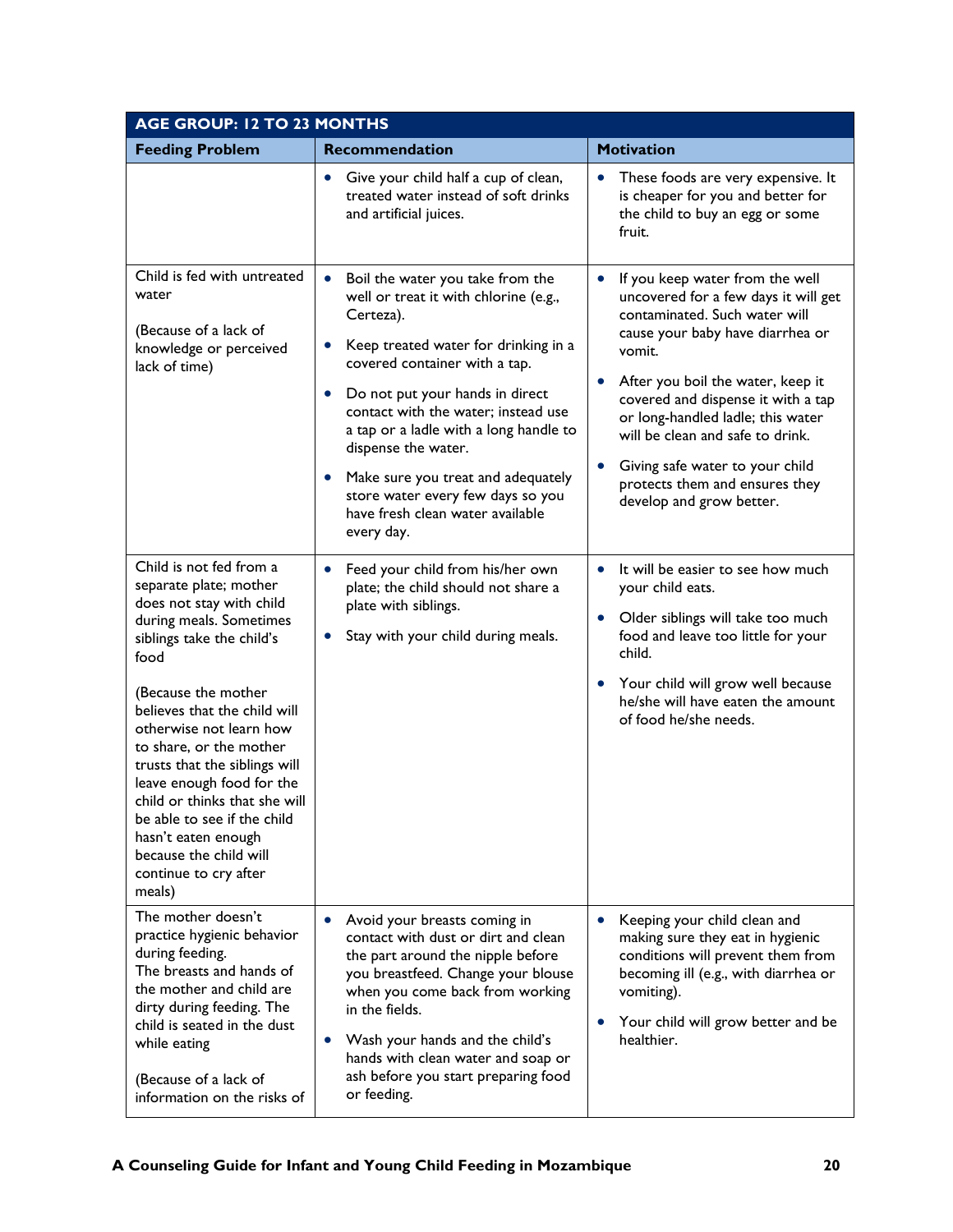| AGE GROUP: 12 TO 23 MONTHS            |                                                                                                                                                                                                 |                   |
|---------------------------------------|-------------------------------------------------------------------------------------------------------------------------------------------------------------------------------------------------|-------------------|
| <b>Feeding Problem</b>                | <b>Recommendation</b>                                                                                                                                                                           | <b>Motivation</b> |
| non-hygienic behaviors for<br>health) | Feed your child seated on a mat, not<br>$\bullet$<br>on the ground in the dust.<br>Don't let the food of the child or<br>the child's hands come in contact<br>with dirt or dust during feeding. |                   |